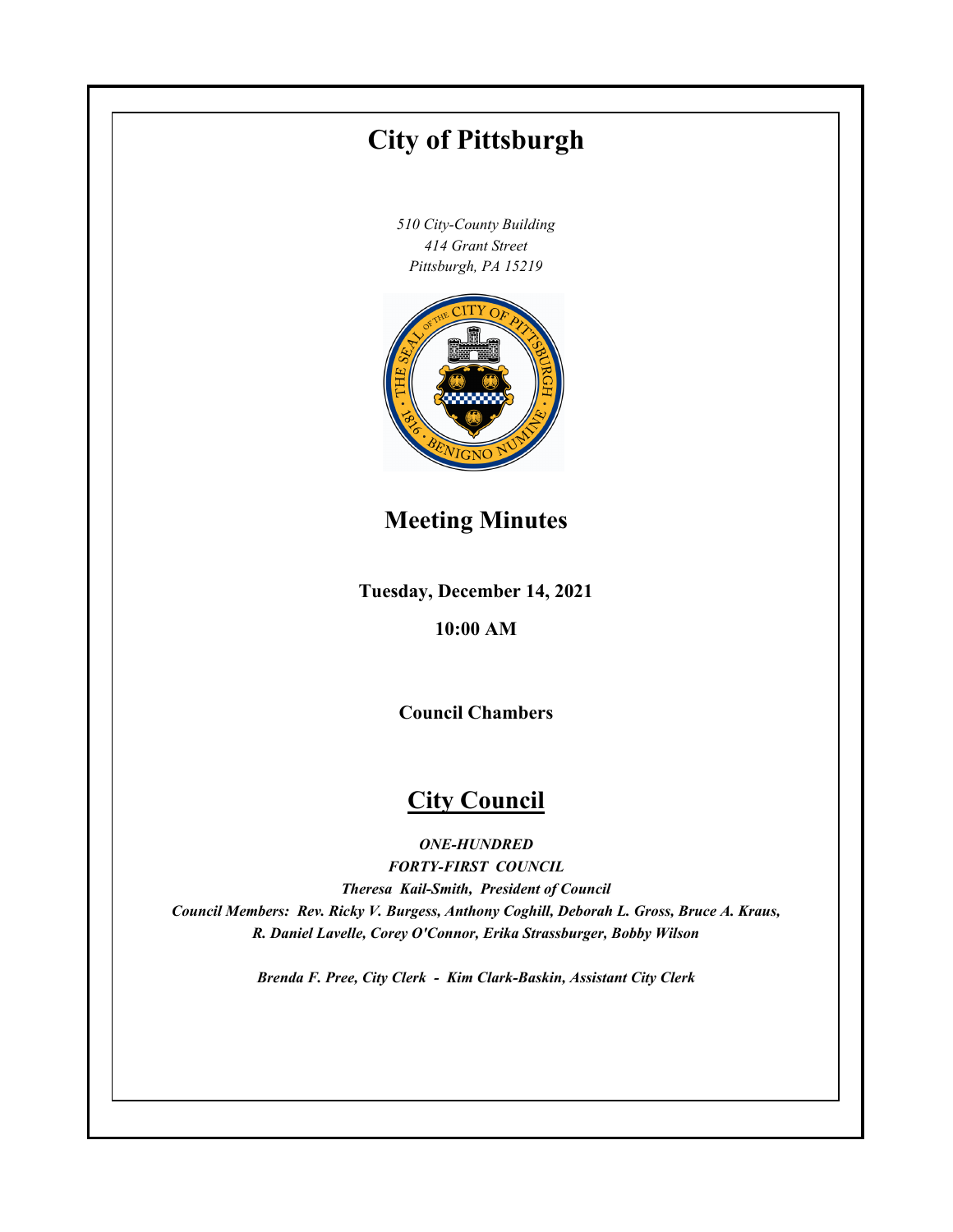### **ROLL CALL**

Present 9 - Council Member Burgess, Council Member Coghill, Council Member Gross, Council Member Kraus, Council Member Lavelle, Council Member O'Connor, Council Member Kail-Smith, Council Member Strassburger, and Council Member Wilson

### **PLEDGE OF ALLEGIANCE**

### **MOTION TO AMEND THE AGENDA**

### **PROCLAMATIONS**

[2021-2350](http://pittsburgh.legistar.com/gateway.aspx?m=l&id=/matter.aspx?key=27254) *NOW, THEREFORE BE IT RESOLVED,* that the Council of the City of Pittsburgh does recognize, celebrate and thank James Hill for his commitment to the City of Pittsburgh; and,

> **BE IT FURTHER RESOLVED, that the Council of the City of Pittsburgh does** hereby declare Tuesday, December 14th, 2021 to be *"James Austin Hill Day"* in the City of Pittsburgh.

**SPONSOR /S:** COUNCIL MEMBER KRAUS AND ALL MEMBERS

**A motion was made that this matter be Adopted. The motion carried.**

Enactment No: 856

[2021-2347](http://pittsburgh.legistar.com/gateway.aspx?m=l&id=/matter.aspx?key=27250) NOW THEREFORE BE IT RESOLVED, the City of Pittsburgh expresses its sincere admiration and gratitude to Mary Frances Cooper for her dedication and tireless work to improve the public library system; and,

> BE IT FURTHER RESOLVED, that the Council of the City of Pittsburgh hereby declares Monday, December 13th to be "Mary Frances Cooper Day" in the City of Pittsburgh.

SPONSOR /S: COUNCIL MEMBER KRAUS, COUNCIL MEMBER LAVELLE, COUNCIL MEMBER GROSS, COUNCIL MEMBER STRASSBURGER, COUNCIL MEMBER KAIL-SMITH AND ALL MEMBERS

**A motion was made that this matter be Adopted. The motion carried.**

Enactment No: 857

### **PUBLIC COMMENTS**

### **PRESENTATION OF PAPERS**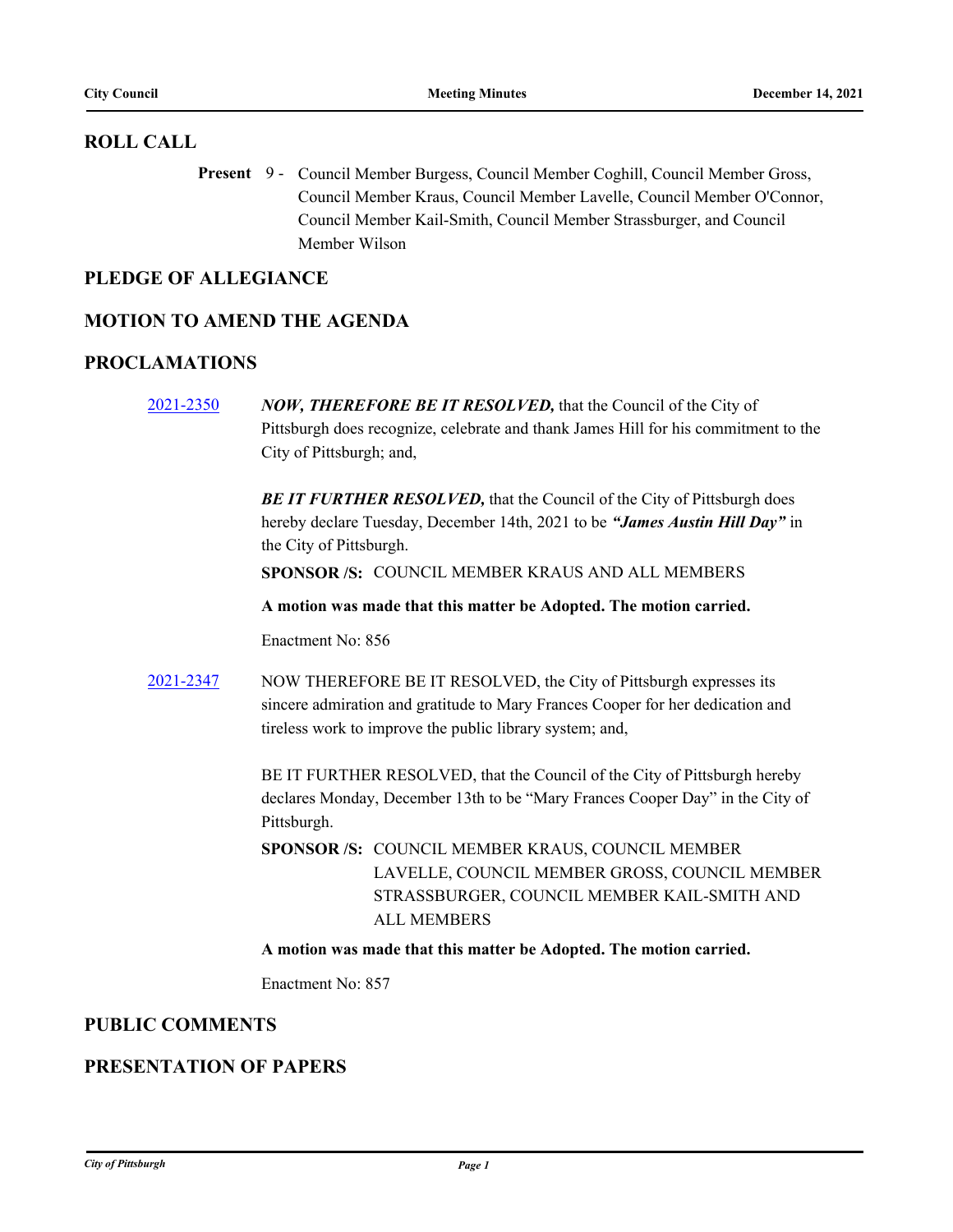### **COUNCILMAN REVEREND RICKY V. BURGESS PRESENTS:**

[2021-2299](http://pittsburgh.legistar.com/gateway.aspx?m=l&id=/matter.aspx?key=27202) Resolution authorizing the Mayor and the Director of the Department of Public Works and the Director of the Department Parks and Recreation to enter into a certain Cooperation Agreement amendment, as further provided herein, with the Pittsburgh Parks Conservancy with the intent of extending and expanding the term and scope of the existing agreement.

[2021-2299 Cover Letter-PPC Council Letter](http://pittsburgh.legistar.com/gateway.aspx?M=F&ID=e98cd70a-8461-4e01-9e13-3f179bf05291.pdf) *Attachments:*

[2021-2299 -Exhibit A](http://pittsburgh.legistar.com/gateway.aspx?M=F&ID=3aaf7540-e67a-49c9-9c34-65f19034cf52.docx)

[Summary 2021-2299](http://pittsburgh.legistar.com/gateway.aspx?M=F&ID=68b5464e-ffcb-4e50-8adb-b3c22f0885c9.docx)

#### **Read and referred to the Committee on Urban Recreation**

- [2021-2300](http://pittsburgh.legistar.com/gateway.aspx?m=l&id=/matter.aspx?key=27203) Resolution providing for the designation and transfer of certain public properties within the Hill District and Polish Hill neighborhoods from the Greenways for Pittsburgh Program and other adjacent vacant properties under City ownership to be formalized and adopted as a City park.
	- [2021-2300 Cover Letter-Bigelow Greenway Letter](http://pittsburgh.legistar.com/gateway.aspx?M=F&ID=713d0b45-7656-4329-b60a-feea9339ba1b.docx) *Attachments:*

[Summary 2021-2300](http://pittsburgh.legistar.com/gateway.aspx?M=F&ID=69ed35e8-c1ec-4b14-94c8-26e4c7823dfe.docx)

#### **Read and referred to the Committee on Urban Recreation**

[2021-2301](http://pittsburgh.legistar.com/gateway.aspx?m=l&id=/matter.aspx?key=27204) Resolution providing for the designation and transfer of certain public properties within the Overbrook neighborhood from the Greenways for Pittsburgh Program and other adjacent vacant properties under City ownership to be formalized and adopted as a City park.

#### [2021-2301 Cover Letter-Fairhaven Greenway - Letter](http://pittsburgh.legistar.com/gateway.aspx?M=F&ID=7d955c1e-5aa0-416e-a06c-6e27d2c319dc.docx) *Attachments:*

[Summary 2021-2301](http://pittsburgh.legistar.com/gateway.aspx?M=F&ID=069165f5-16b4-4989-bdda-c8c5f345dad5.docx)

#### **Read and referred to the Committee on Urban Recreation**

[2021-2302](http://pittsburgh.legistar.com/gateway.aspx?m=l&id=/matter.aspx?key=27205) Resolution providing for the designation and transfer of certain public properties within the South Side Slopes and Allentown neighborhoods from the Greenways for Pittsburgh Program and other adjacent vacant properties under City ownership to be formalized and adopted as a City park.

#### Attachments: [2021-2302 Cover Letter-Knoxville Incline Park - Letter](http://pittsburgh.legistar.com/gateway.aspx?M=F&ID=f0a6ebab-74ac-4b36-9a1c-e9200dac9c84.docx)

[Summary 2021-2302](http://pittsburgh.legistar.com/gateway.aspx?M=F&ID=3d8acdbe-6719-415f-8640-f8b96126054d.docx)

#### **Read and referred to the Committee on Urban Recreation**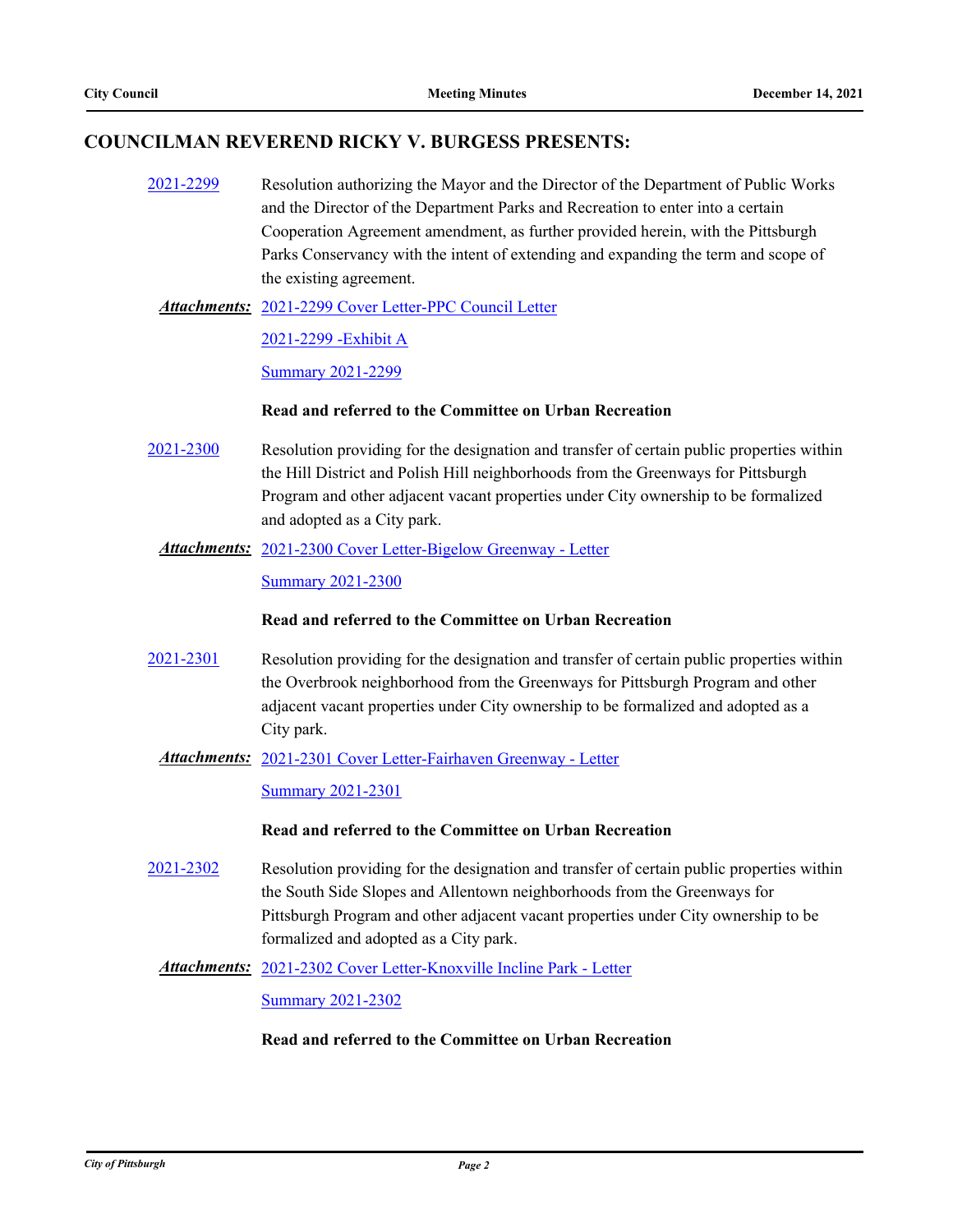| 2021-2303 | Resolution providing for the designation and transfer of certain public properties within<br>the Brookline neighborhood from the Greenways for Pittsburgh Program and other<br>adjacent vacant properties under City ownership to be formalized and adopted as a<br>City park.                              |
|-----------|-------------------------------------------------------------------------------------------------------------------------------------------------------------------------------------------------------------------------------------------------------------------------------------------------------------|
|           | Attachments: 2021-2303 Cover Letter-Moore Park Greenway - Letter                                                                                                                                                                                                                                            |
|           | <b>Summary 2021-2303</b>                                                                                                                                                                                                                                                                                    |
|           | Read and referred to the Committee on Urban Recreation                                                                                                                                                                                                                                                      |
| 2021-2304 | Resolution providing for the designation and transfer of certain public properties within<br>the Beechview and Mount Washington neighborhoods from the Greenways for<br>Pittsburgh Program and other adjacent vacant properties under City ownership to be<br>formalized and adopted as a City park.        |
|           | <b>Attachments:</b> 2021-2304 Cover Letter-Seldom Seen- Letter                                                                                                                                                                                                                                              |
|           | <b>Summary 2021-2304</b>                                                                                                                                                                                                                                                                                    |
|           | Read and referred to the Committee on Urban Recreation                                                                                                                                                                                                                                                      |
| 2021-2305 | Resolution providing for the designation and transfer of certain public properties within<br>the Hazelwood, Glen Hazel, and Greenfield neighborhoods from the Greenways for<br>Pittsburgh Program and other adjacent vacant properties under City ownership to be<br>formalized and adopted as a City park. |
|           | <b>Attachments:</b> 2021-2305 Cover Letter-Hazelwood Greenway - Letter                                                                                                                                                                                                                                      |
|           | <b>Summary 2021-2305</b>                                                                                                                                                                                                                                                                                    |
|           | Read and referred to the Committee on Urban Recreation                                                                                                                                                                                                                                                      |
| 2021-2306 | Resolution authorizing the Department of Parks and Recreation to enter into a<br>Community Partner Access Agreement or Agreement(s) with the POOR LAW at no<br>cost for use of the Burgwin Community Center in order to provide recreational and<br>community-focused activities.                           |
|           | <b>Attachments:</b> 2021-2306 Cover Letter-2021 POOR LAW Community Partner                                                                                                                                                                                                                                  |
|           | <b>Access Agreement</b><br><b>Summary 2021-2306</b>                                                                                                                                                                                                                                                         |
|           | Read and referred to the Committee on Urban Recreation                                                                                                                                                                                                                                                      |
|           | <b>COUNCILMAN ANTHONY COGHILL PRESENTS:</b>                                                                                                                                                                                                                                                                 |
|           |                                                                                                                                                                                                                                                                                                             |
|           |                                                                                                                                                                                                                                                                                                             |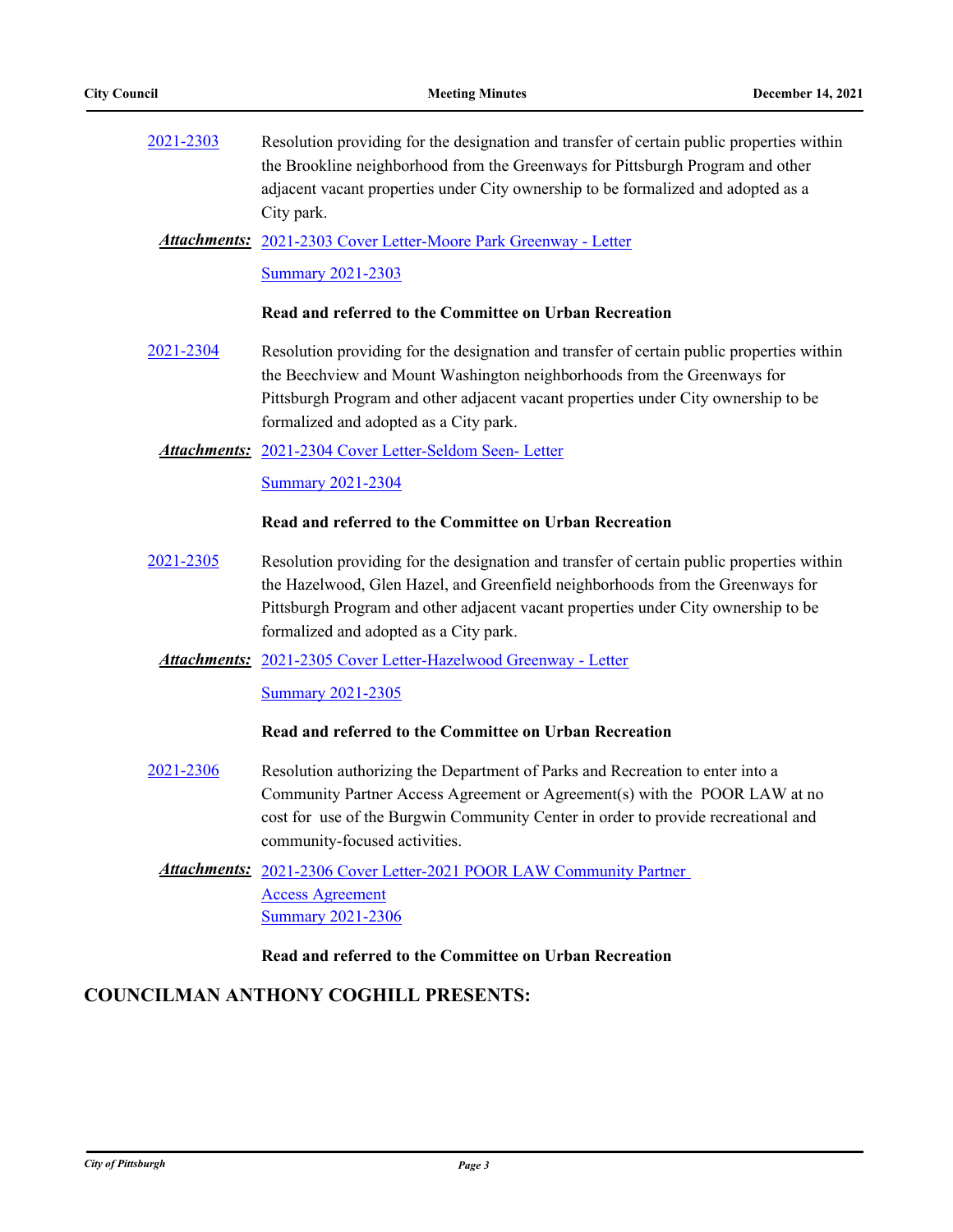[2021-2307](http://pittsburgh.legistar.com/gateway.aspx?m=l&id=/matter.aspx?key=27210) Resolution further amending Resolution No. 797, effective December 28, 2017, entitled "Resolution adopting and approving the 2018 Capital Budget and the 2018 Community Development Block Grant Program, and the 2018 through 2023 Capital Improvement Program", by reducing SMALLMAN STREET RECONSTRUCTION by \$7,000.00 and increasing BIKE SHARE by \$7,000.00.

Attachments: [2021-2307 Cover Letter-2018 Bike Share\\_Letter 120621 \(1\)](http://pittsburgh.legistar.com/gateway.aspx?M=F&ID=23f00cae-752c-4968-929b-a2b2d69f7d71.docx)

[Summary 2021-2307](http://pittsburgh.legistar.com/gateway.aspx?M=F&ID=263fdaca-d104-432f-806e-43d85ce18db7.docx)

#### **Read and referred to the Committee on Public Works**

[2021-2308](http://pittsburgh.legistar.com/gateway.aspx?m=l&id=/matter.aspx?key=27211) Resolution providing for a settlement agreement with the Pennsylvania Department of Transportation for costs associated with work on the Central Business District Signals Phase 2 Project, with a total project cost of Five Million Three Hundred and Four Thousand and One Dollars (\$5,304,001.00) of which is already appropriated and spent; and the municipal share of Commonwealth Incurred Costs not to exceed Thirteen Thousand Four Hundred Sixty Five Dollars and Fifty Nine Cents (\$13,465.59) dollars, an increase of Three Thousand Four Hundred Sixty Five Dollars and Fifty Nine Cents (\$3,465.59) from the previously executed agreement (50229.2).

### Attachments: 2021-2308 Cover Letter-Sign CBD Signals Phase 2 Settlement Agreement Letter [Summary 2021-2308](http://pittsburgh.legistar.com/gateway.aspx?M=F&ID=b06ab433-3913-4b4c-bc89-9214a325add7.docx)

#### **Read and referred to the Committee on Public Works**

- [2021-2309](http://pittsburgh.legistar.com/gateway.aspx?m=l&id=/matter.aspx?key=27212) Resolution providing for an amended reimbursement agreement with the Pennsylvania Department of Transportation for costs associated with the addition of the Final Design, Right-of-Way and Utility phases of the Swinburne Bridge Project and providing for the payment of costs thereof, not to exceed Two Million Three Hundred and Fifty Thousand Dollars (\$2,350,000.00); a One Million and Three Hundred Thousand Dollar (\$1,300,000.00) increase from the previously executed agreement (52622.1), reimbursable at ninety five percent; and the municipal share of Commonwealth Incurred Costs not to exceed Four Thousand (\$4,000.00) dollars, an increase of Two Thousand and Five Hundred Dollars (\$2,500.00) from the previously executed agreement (52622.1).
	- Attachments: 2021-2309 Cover Letter-Sign Swinburne RA Amen 2 Letter

[Summary 2021-2309](http://pittsburgh.legistar.com/gateway.aspx?M=F&ID=a8ee2f30-4c8d-4639-a2c0-b57cd8e03923.docx)

#### **Read and referred to the Committee on Public Works**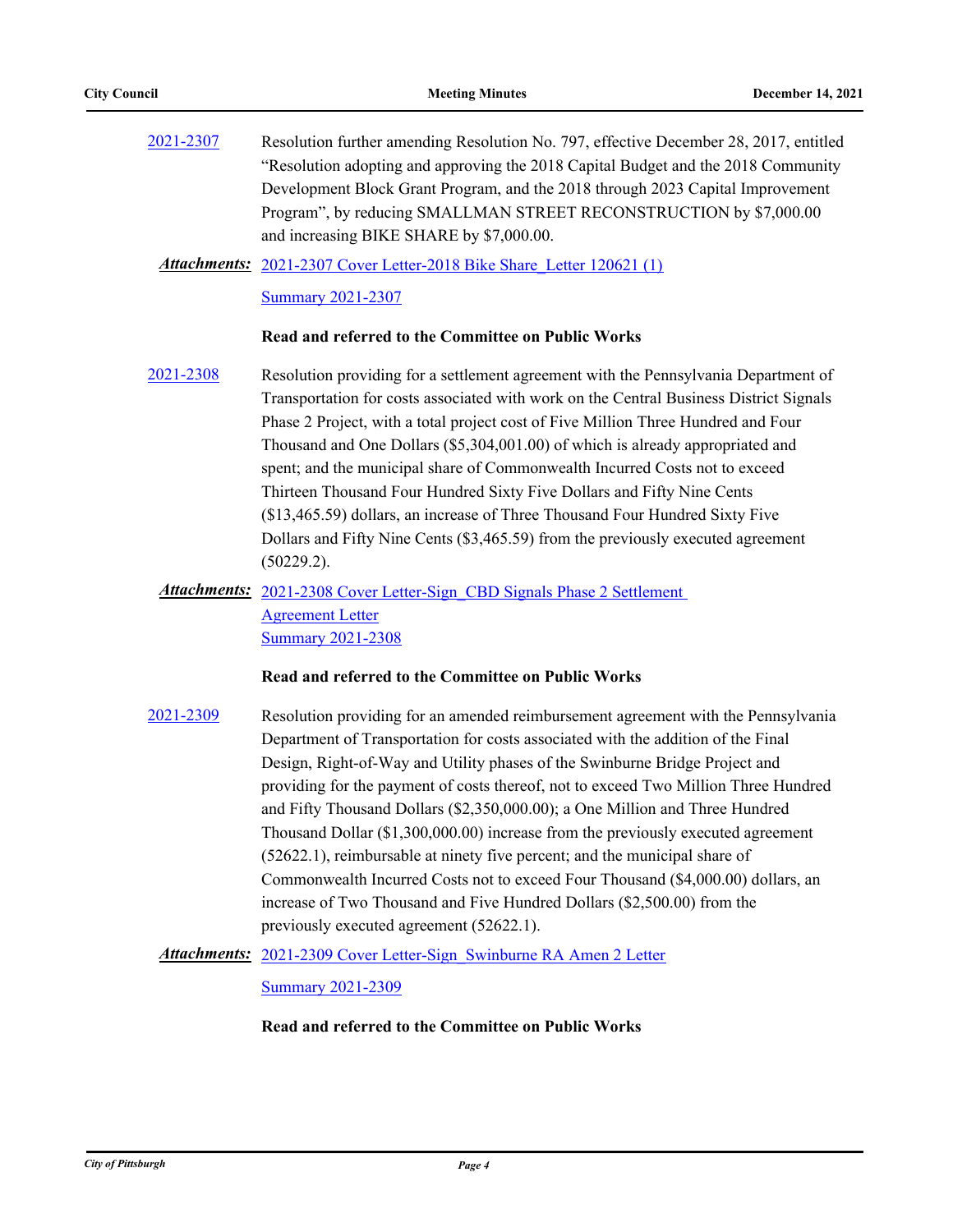| 2021-2310 | Resolution providing for a reimbursement agreement with the Pennsylvania           |  |
|-----------|------------------------------------------------------------------------------------|--|
|           | Department of Transportation for costs associated with the Pittsburgh Pedestrian   |  |
|           | Wayfinding Project; providing for the payment of the costs thereof, not to exceed  |  |
|           | One Million Four Hundred Thousand dollars (\$1,400,000.00). This resolution serves |  |
|           | to authorize only the Reimbursement Agreement, at a cost of Zero dollars (\$0.00). |  |
|           | Future Resolutions will authorize the project specific service agreements.         |  |

Attachments: 2021-2310 Cover Letter-Sign\_Wayfinding RA Letter\_Letterhead

[Summary 2021-2310](http://pittsburgh.legistar.com/gateway.aspx?M=F&ID=eb7f874c-bb49-4421-86d4-2d41dee82bb6.docx)

#### **Read and referred to the Committee on Public Works**

- [2021-2311](http://pittsburgh.legistar.com/gateway.aspx?m=l&id=/matter.aspx?key=27214) Resolution providing for a supplemental agreement with the Larson Design Group, Inc. for costs associated with the West Ohio Street Bridge Project; providing for the payment of the costs thereof, not to exceed Eight Hundred and Twenty Five Thousand One Hundred and Twelve Dollars and Ninety Cents (\$825,112.90), an increase of Eighty Four Thousand Five Hundred and Ninety Six dollars and Seventy Nine cents (\$84,596.79) from the previously executed agreement (52953).
- Attachments: 2021-2311 Cover Letter-Sign West Ohio Street Larson Sup **Letter** [Summary 2021-2311](http://pittsburgh.legistar.com/gateway.aspx?M=F&ID=67ef50b4-b8d7-4169-bbfa-7beba667768f.docx)

#### **Read and referred to the Committee on Public Works**

[2021-2312](http://pittsburgh.legistar.com/gateway.aspx?m=l&id=/matter.aspx?key=27215) Resolution providing for a reimbursement agreement with the Pennsylvania Department of Transportation for costs associated with the Healthy Ride Electrified Project through the Congestion Mitigation and Air Quality Improvement Program.

Attachments: 2021-2312 Cover Letter-Healthy Ride Electrified RA Letter Letterhead 4-16-20 [Summary 2021-2312](http://pittsburgh.legistar.com/gateway.aspx?M=F&ID=71ef550f-b7e6-4224-aa82-1e8b07936a43.docx)

#### **Read and referred to the Committee on Public Works**

[2021-2313](http://pittsburgh.legistar.com/gateway.aspx?m=l&id=/matter.aspx?key=27216) Resolution providing for a reimbursement agreement with the Pennsylvania Department of Transportation through their Transportation Alternative Set-Aside Program for costs associated with work on Critical Sidewalk Gaps projects, and providing for the payment of costs thereof, not to exceed, Nine Hundred Eighty Thousand (\$980,000.00) dollars; federally reimbursable at One Hundred percent; and the municipal share of Commonwealth Incurred Costs not to exceed Zero (\$0.00) dollars.

Attachments: 2021-2313 Cover Letter-Sign RA TA Set-Aside Critical Sidewalk Gaps Letter [Summary 2021-2313](http://pittsburgh.legistar.com/gateway.aspx?M=F&ID=d2497bf4-9774-4993-bb33-50e1739d56cc.docx)

#### **Read and referred to the Committee on Public Works**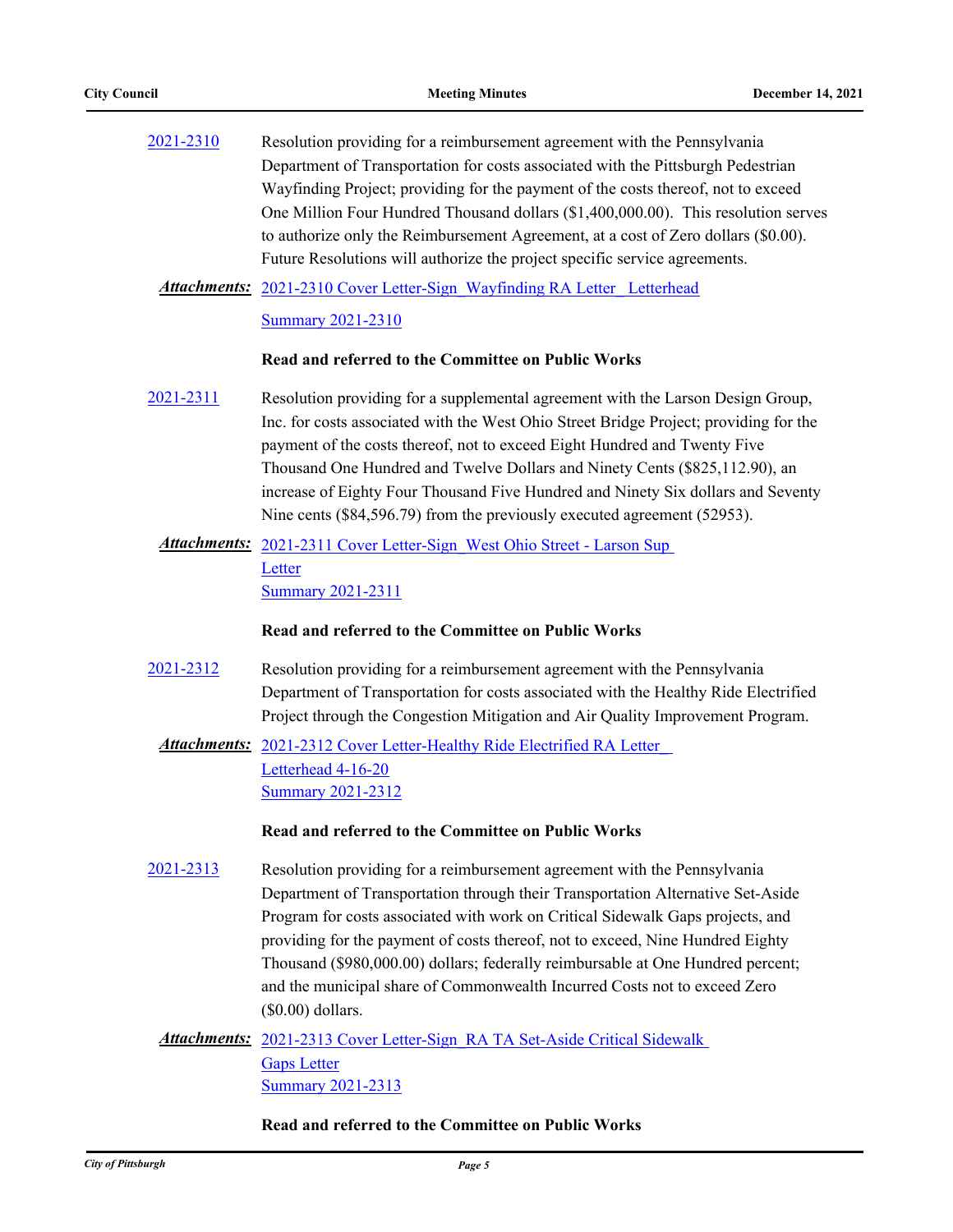- [2021-2314](http://pittsburgh.legistar.com/gateway.aspx?m=l&id=/matter.aspx?key=27217) Ordinance amending and supplementing the Pittsburgh City Code, Title 4: Public Place and Property, Article II: Telecommunications in the Public Right-of-Way, by amending and supplementing language to Sections 427.03, 427.06, 427.07, 427.09, 427.11, 427.16, 427.19, and 427.20, establishing certain general and specific standards relating to the location, placement, construction and maintenance of Non-Tower Wireless Communications Facilities, and Small Cell Facilities; establishing certain general and specific standards for Wireless Communication Facilities in the public rights-of-way; establishing certain general and specific standards for Wireless Communications Facilities outside the public rights-of-way; providing for definitions; providing for the enforcement of said regulations; and providing for an effective date.
	- Attachments: 2021-2314 Cover Letter-Sign City of Pittsburgh Ch 427 Ordinance Amendment Letter\_ Letterhead [Summary 2021-2314](http://pittsburgh.legistar.com/gateway.aspx?M=F&ID=dc400025-be3e-4732-b8ee-1f0b83cf99ac.docx)

#### **Read and referred to the Committee on Public Works**

- [2021-2315](http://pittsburgh.legistar.com/gateway.aspx?m=l&id=/matter.aspx?key=27218) Resolution amending Resolution No. 332, effective May 28, 2019, entitled "authorizing the Mayor and the Director of the Department of Public Works, to enter into a Professional Services Agreement, between the City of Pittsburgh and Winston Design Development, for architectural and engineering design services for a series of interior remodels for six fire stations within the City of Pittsburgh, at a cost not to exceed FOUR HUNDRED SEVEN THOUSAND EIGHT HUNDRED SEVENTY TWO DOLLARS AND SIXTY SIX CENTS (\$407,872.66)," to the not-to-exceed amount of SEVEN HUNDRED TWO THOUSAND SEVEN HUNDRED SIXTY NINE DOLLARS AND NO CENTS (\$702,769.00).
	- [2021-2315 Cover Letter-PW DOC008](http://pittsburgh.legistar.com/gateway.aspx?M=F&ID=e697c12a-e1ed-4bf5-8cc3-3d46b8b5dd20.PDF) *Attachments:*

[Summary 2021-2315](http://pittsburgh.legistar.com/gateway.aspx?M=F&ID=6deded91-b39a-47f9-898c-0cbc7dbf1e61.docx)

#### **Read and referred to the Committee on Public Works**

#### **COUNCILWOMAN DEBORAH L. GROSS PRESENTS:**

[2021-2316](http://pittsburgh.legistar.com/gateway.aspx?m=l&id=/matter.aspx?key=27219) Resolution authorizing the Urban Redevelopment Authority of Pittsburgh to acquire all the City's Right, Title and Interest, if any, in and to the Publicly-Owned property in the 13th Ward of the City of Pittsburgh designated in the Deed Registry Office of Allegheny County as Block 174-J, Lot 95 (623 North Homewood Avenue - Council District No. 9).

### Attachments: 2021-2316 Cover Letter-623 N. Homewood Ave Acquisition Letter 12072021.docx **[Summary 2021-2316](http://pittsburgh.legistar.com/gateway.aspx?M=F&ID=011a4782-6e33-445b-a7eb-54932884d6a2.docx)**

#### **Read and referred to the Committee on Intergovernmental Affairs**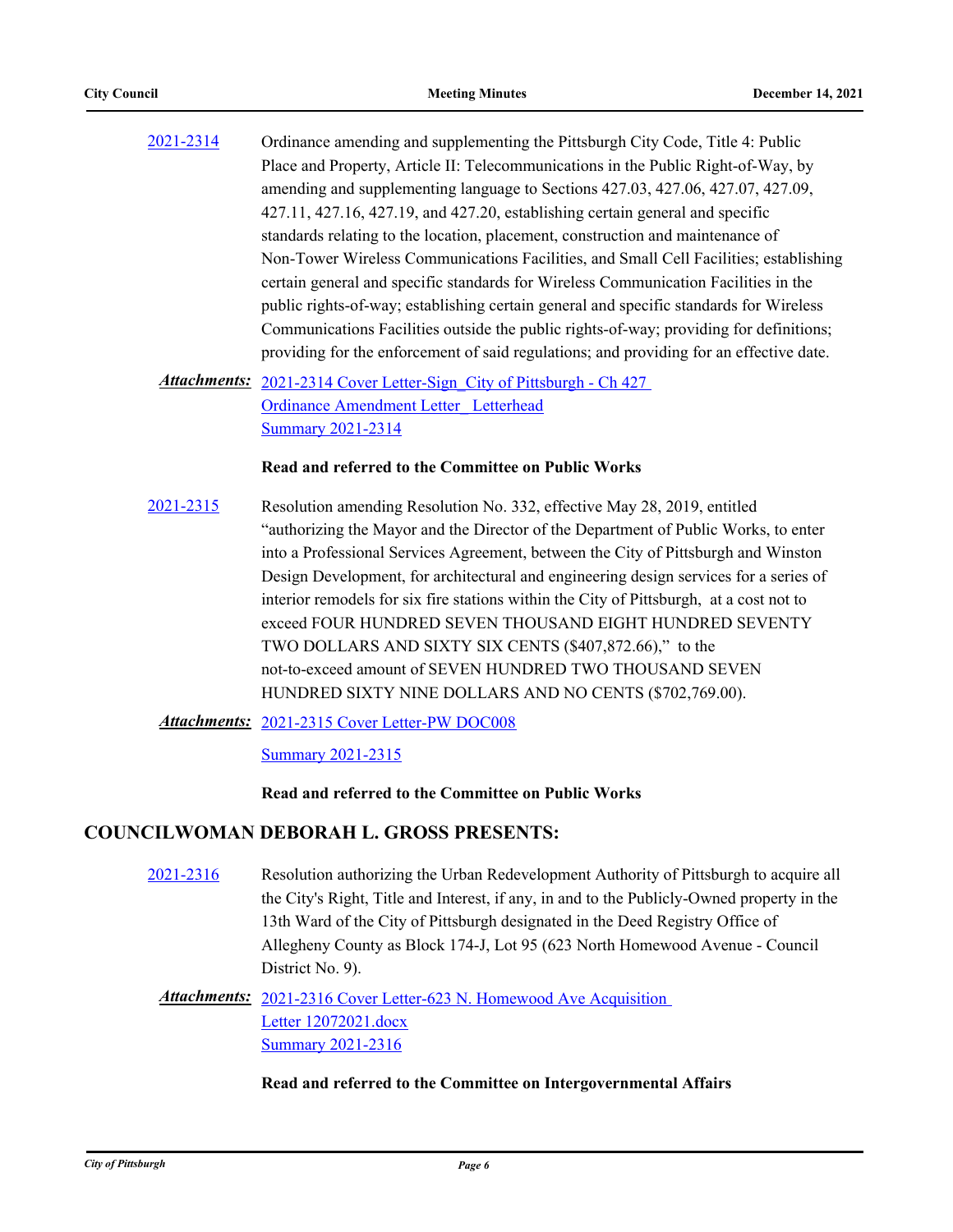| 2021-2317 | Resolution authorizing the Urban Redevelopment Authority of Pittsburgh to acquire all<br>the City's Right, Title and Interest, if any, in and to the Publicly-Owned property in the<br>26th Ward of the City of Pittsburgh designated in the Deed Registry Office of<br>Allegheny County as Block 46-B, Lot 76 (east side of Perrysville Avenue, just north<br>of North Charles Street - Council District No. 6). |  |
|-----------|-------------------------------------------------------------------------------------------------------------------------------------------------------------------------------------------------------------------------------------------------------------------------------------------------------------------------------------------------------------------------------------------------------------------|--|
|           | Attachments: 2021-2317 Cover Letter-Perrysville Ave Acquisition Letter<br>12072021.docx<br><b>Summary 2021-2317</b>                                                                                                                                                                                                                                                                                               |  |
|           | Read and referred to the Committee on Intergovernmental Affairs                                                                                                                                                                                                                                                                                                                                                   |  |
| 2021-2318 | Resolution approving an Execution of a Deed by and between the Urban<br>Redevelopment Authority of Pittsburgh and the City of Pittsburgh, for the sale of<br>Block 88-L, Lot 150, in the 14th Ward of the City of Pittsburgh (Frick Park<br>Expansion - Council District No. 5).                                                                                                                                  |  |
|           | Attachments: 2021-2318 Cover Letter-Beechwood Blvd Frick Park Letter<br>12072021.docx<br><b>Summary 2021-2318</b>                                                                                                                                                                                                                                                                                                 |  |
|           | Read and referred to the Committee on Intergovernmental Affairs                                                                                                                                                                                                                                                                                                                                                   |  |
| 2021-2319 | Resolution authorizing the Urban Redevelopment Authority of Pittsburgh to acquire all<br>the City's Right, Title and Interest, if any, in and to the Publicly-Owned property in the                                                                                                                                                                                                                               |  |
|           | 12th Ward of the City of Pittsburgh designated in the Deed Registry Office of<br>Allegheny County as Block 124-J, Lot 238 (north side of Larimer Avenue, east of<br>Meadow Street - Council District No. 9).                                                                                                                                                                                                      |  |
|           | <b>Attachments:</b> 2021-2319 Cover Letter-Larimer Ave Acquisition Letter<br>12072021.docx<br><b>Summary 2021-2319</b>                                                                                                                                                                                                                                                                                            |  |
|           | Read and referred to the Committee on Intergovernmental Affairs                                                                                                                                                                                                                                                                                                                                                   |  |
| 2021-2320 | Resolution approving an Execution of a Deed by and between the Urban<br>Redevelopment Authority of Pittsburgh and the City of Pittsburgh, for the sale of<br>Block 88-G, Lots 328, 329, 330, 332, 334, 337, 338, 340, 341 and 342; Block<br>88-H, Lots 20, 63, and 72; and Block 88-R, Lot 20, in the 14th Ward of the City of<br>Pittsburgh (Nine Mile Run Greenway Expansion - Council District No. 5).         |  |

## **Read and referred to the Committee on Intergovernmental Affairs**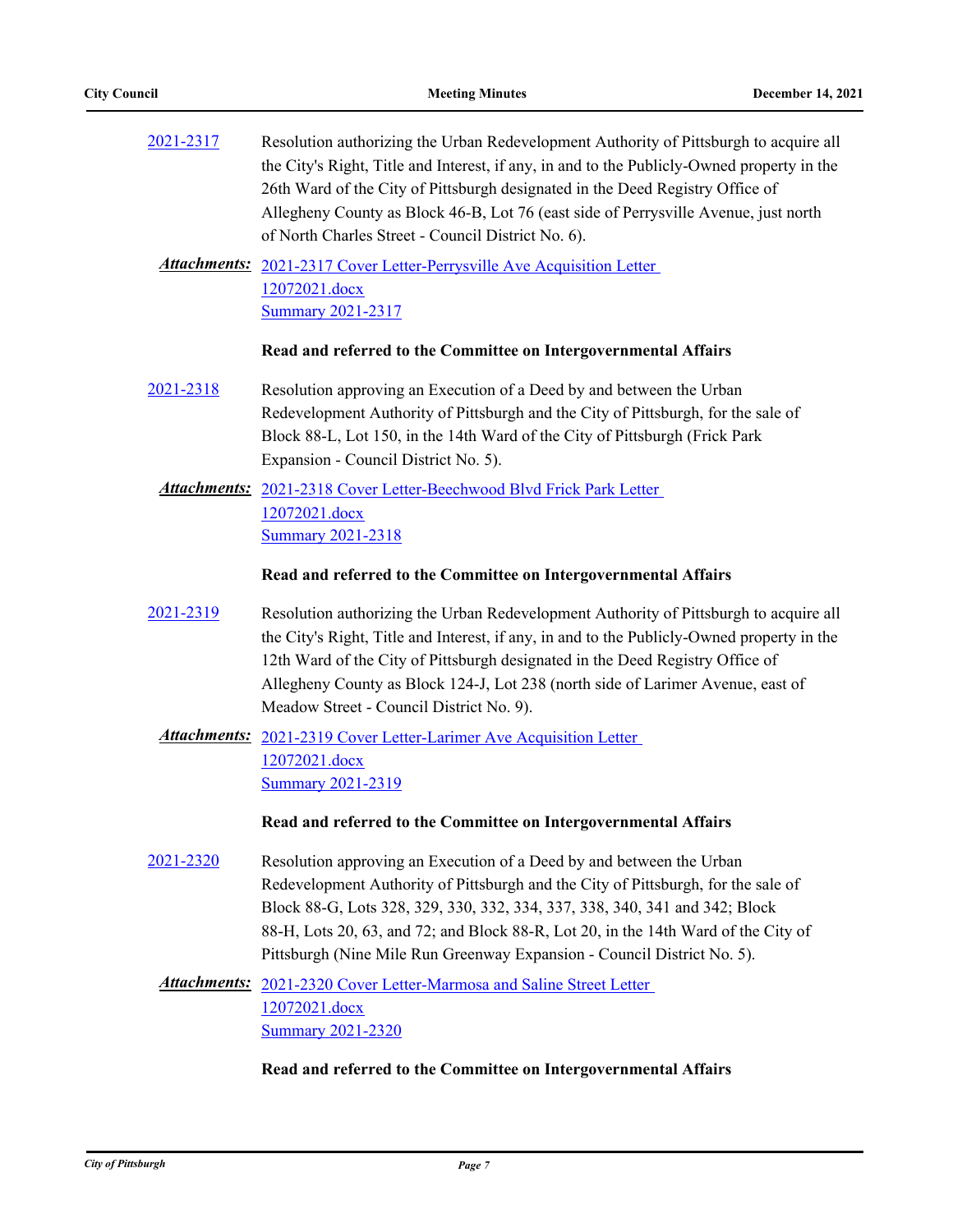| 2021-2348 | Resolution calling on URA to report to the Pittsburgh City Council all ongoing<br>programs and initiatives that support the city's food system.                                                                                                                                                                                                                                                                                                                                                 |  |
|-----------|-------------------------------------------------------------------------------------------------------------------------------------------------------------------------------------------------------------------------------------------------------------------------------------------------------------------------------------------------------------------------------------------------------------------------------------------------------------------------------------------------|--|
|           | <b>SPONSOR /S: COUNCIL MEMBER GROSS</b>                                                                                                                                                                                                                                                                                                                                                                                                                                                         |  |
|           | A motion was made that this matter be added to the Agenda. The motion<br>carried.                                                                                                                                                                                                                                                                                                                                                                                                               |  |
|           | Read and referred to the Committee on Intergovernmental Affairs                                                                                                                                                                                                                                                                                                                                                                                                                                 |  |
| 2021-2349 | Resolution amending resolution number 580 of 2021, entitled "authorizing the Mayor"<br>$1.1 \quad \mathbf{D}^1$ , $0.1 \quad \mathbf{O} \mathcal{N}$ , $0.1 \quad \mathbf{I} \mathbf{I}$ , $1 \quad \mathbf{I} \mathbf{I}$ , $1 \quad \mathbf{I} \mathbf{I}$ , $1 \quad \mathbf{I} \mathbf{I}$ , $1 \quad \mathbf{I} \mathbf{I}$ , $1 \quad \mathbf{I} \mathbf{I}$ , $1 \quad \mathbf{I} \mathbf{I}$ , $1 \quad \mathbf{I} \mathbf{I}$ , $1 \quad \mathbf{I} \mathbf{I}$ , $1 \quad \mathbf{I}$ |  |

and the Director of the Office of Management and Budget to enter into an Agreement or Agreements with the Urban Redevelopment Authority of Pittsburgh (URA) for the completion of projects approved in the City of Pittsburgh's American Rescue Plan" by previously approved URA ARP funding to a Food Justice Fund.

**SPONSOR /S:** COUNCIL MEMBER GROSS

**A motion was made that this matter be added to the Agenda. The motion carried.**

**Read and referred to the Committee on Finance and Law**

### **COUNCILMAN R. DANIEL LAVELLE PRESENTS:**

[2021-2321](http://pittsburgh.legistar.com/gateway.aspx?m=l&id=/matter.aspx?key=27224) Resolution authorizing the Mayor and the Director of the Department of Finance to execute a quit claim deed or deeds and all related documents, agreements and instruments conveying AS IS all of the City's right, title and interest, if any, in Block 25-B Lot 15, Block 29-F Lot 89, and Block 25-P/Lot 39 (the Properties) of Ward 6 and Ward 2 of Council District 7 to the Urban Development Authority of Pittsburgh (URA) for consideration of \$1.00 each, contingent upon the Mayor and the Director of the Department of Finance first entering into a Cooperation Agreement or Agreements with the URA setting forth the rights and obligations of the City and the URA relating to these initial conveyances and further setting forth the rights and obligations of the City and the URA relating to the subsequent disposition of this property to third parties.

## Attachments: 2021-2321 Cover Letter-12.10.2021 Cover Letter Sale of City Owned Strip District Parcels [Summary 2021-2321](http://pittsburgh.legistar.com/gateway.aspx?M=F&ID=e30a81f4-2b59-4426-bc09-095f43580027.docx)

**Read and referred to the Committee on Finance and Law**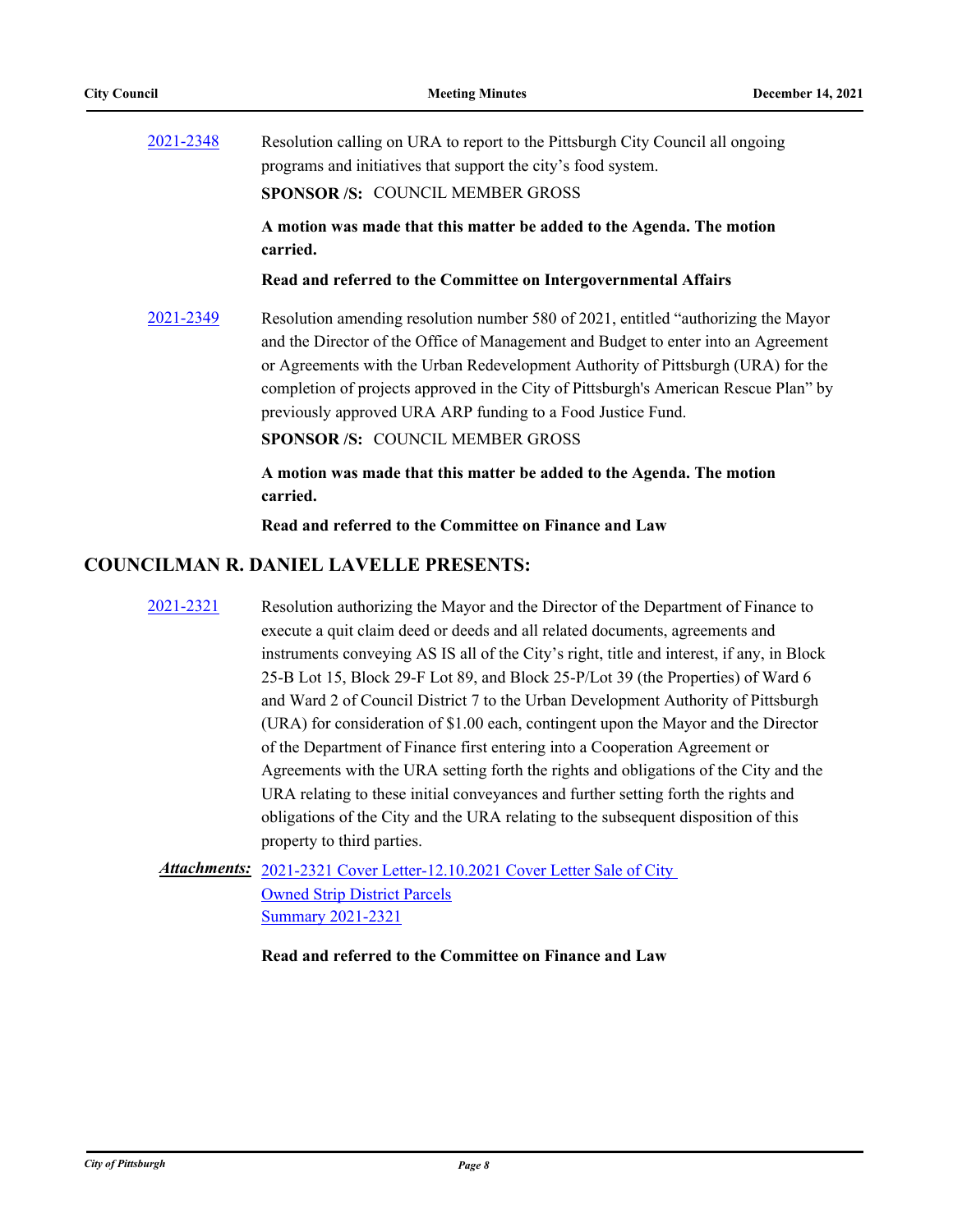| 2021-2322 | Resolution authorizing the Mayor and the Director of Finance (on behalf of the City of<br>Pittsburgh) to acquire from the Urban Redevelopment Authority of Pittsburgh (URA)<br>all of the URA's rights, title and interest, if any, to the URA-owned properties located<br>at 6111 Butler Street in the 10th Ward of Pittsburgh Council District 7 designated as<br>Block 120-G, Lot 145 in the Deed Registry Office of Allegheny County,<br>Pennsylvania and as known as the "62nd Street Site" or the sum of \$1.00 plus all<br>necessary and incidental expenses in connection with such acquisition. |
|-----------|----------------------------------------------------------------------------------------------------------------------------------------------------------------------------------------------------------------------------------------------------------------------------------------------------------------------------------------------------------------------------------------------------------------------------------------------------------------------------------------------------------------------------------------------------------------------------------------------------------|
|           | Attachments: 2021-2322 Cover Letter-12.10.2021 Purchase 6111 Butler Street                                                                                                                                                                                                                                                                                                                                                                                                                                                                                                                               |
|           | <b>Summary 2021-2322</b>                                                                                                                                                                                                                                                                                                                                                                                                                                                                                                                                                                                 |
|           | Read and referred to the Committee on Finance and Law                                                                                                                                                                                                                                                                                                                                                                                                                                                                                                                                                    |
| 2021-2323 | Resolution amending Resolution 866 of 2010, authorizing the creation of the<br>Emergency Medical Services Hazardous Materials Trust Fund, to rename the fund,<br>and clarify and update its uses.                                                                                                                                                                                                                                                                                                                                                                                                        |
|           | Attachments: 2021-2323 Cover Letter-EMS HazMat Trust Fund amendment                                                                                                                                                                                                                                                                                                                                                                                                                                                                                                                                      |
|           | letter<br><b>Summary 2021-2323</b>                                                                                                                                                                                                                                                                                                                                                                                                                                                                                                                                                                       |
|           | Read and referred to the Committee on Finance and Law                                                                                                                                                                                                                                                                                                                                                                                                                                                                                                                                                    |
| 2021-2324 | Resolution authorizing the Mayor and the Director of the Department of Finance, on                                                                                                                                                                                                                                                                                                                                                                                                                                                                                                                       |
|           | behalf of the City of Pittsburgh, to enter into a Cooperation Agreement with the<br>Housing Authority of the City of Pittsburgh to document local cooperation and the                                                                                                                                                                                                                                                                                                                                                                                                                                    |
|           | Housing Authority's agreement to make payments in lieu of taxes for the Manchester                                                                                                                                                                                                                                                                                                                                                                                                                                                                                                                       |
|           | Redevelopment housing development.<br>Attachments: 2021-2324 Cover Letter-Manchester PILOT Letter KP                                                                                                                                                                                                                                                                                                                                                                                                                                                                                                     |
|           | <b>Summary 2021-2324</b>                                                                                                                                                                                                                                                                                                                                                                                                                                                                                                                                                                                 |
|           | Read and referred to the Committee on Finance and Law                                                                                                                                                                                                                                                                                                                                                                                                                                                                                                                                                    |
|           |                                                                                                                                                                                                                                                                                                                                                                                                                                                                                                                                                                                                          |
| 2021-2325 | Resolution authorizing the Mayor and the Director of the Department of Finance, on                                                                                                                                                                                                                                                                                                                                                                                                                                                                                                                       |
|           | behalf of the City of Pittsburgh, to enter into a Cooperation Agreement with the                                                                                                                                                                                                                                                                                                                                                                                                                                                                                                                         |
|           | Housing Authority of the City of Pittsburgh to document local cooperation and the<br>authority's agreement to make payments in lieu of taxes for the Northview Midrise                                                                                                                                                                                                                                                                                                                                                                                                                                   |
|           | housing development.                                                                                                                                                                                                                                                                                                                                                                                                                                                                                                                                                                                     |
|           | <b>Attachments:</b> 2021-2325 Cover Letter- Northview Midrise PILOT Letter KP                                                                                                                                                                                                                                                                                                                                                                                                                                                                                                                            |

**[Summary 2021-2325](http://pittsburgh.legistar.com/gateway.aspx?M=F&ID=33f7edb7-1790-471e-8db7-ab31e6168cb0.docx)** 

### **Read and referred to the Committee on Finance and Law**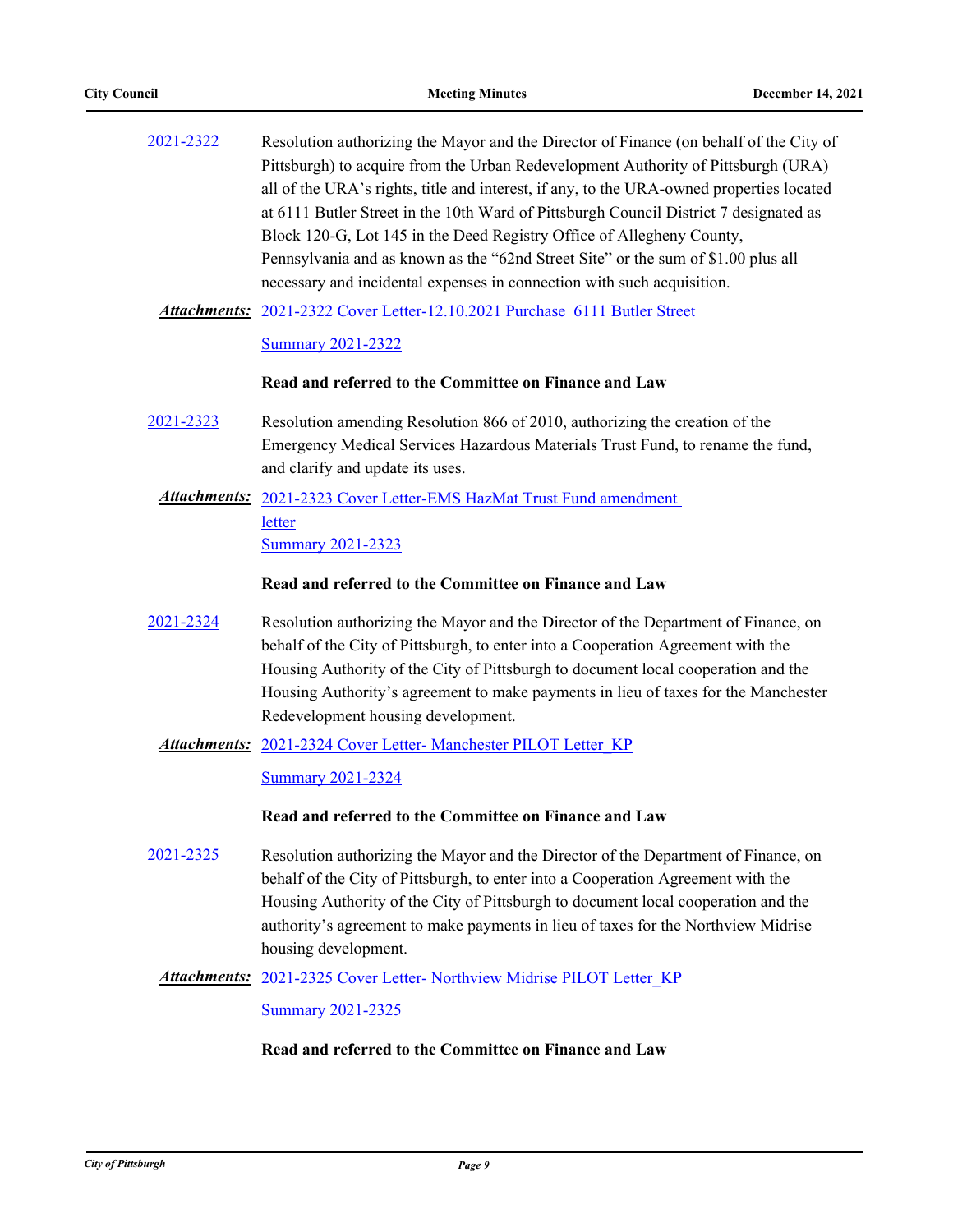| 2021-2326 | Resolution authorizing the Mayor and the Director of the Department of Finance, on |
|-----------|------------------------------------------------------------------------------------|
|           | behalf of the City of Pittsburgh, to enter into a Cooperation Agreement with the   |
|           | Housing Authority of the City of Pittsburgh to document local cooperation and the  |
|           | Housing Authority's agreement to make payments in lieu of taxes for Larimer/East   |
|           | Liberty Phase I housing development.                                               |

[2021-2326 Cover Letter- Larimer 1 PILOT Letter\\_KP](http://pittsburgh.legistar.com/gateway.aspx?M=F&ID=325723c6-2de7-4b06-9ad1-2cc8dc5a006d.docx) *Attachments:*

[Summary 2021-2326](http://pittsburgh.legistar.com/gateway.aspx?M=F&ID=e3888a4a-6232-4555-8a8a-4b9911988be5.docx)

#### **Read and referred to the Committee on Finance and Law**

[2021-2327](http://pittsburgh.legistar.com/gateway.aspx?m=l&id=/matter.aspx?key=27230) Resolution authorizing the Mayor and the Director of the Department of Finance, on behalf of the City of Pittsburgh, to enter into a Cooperation Agreement with the Housing Authority of the City of Pittsburgh to document local cooperation and the Housing Authority's agreement to make payments in lieu of taxes for Larimer/East Liberty Phase II housing development.

#### Attachments: 2021-2327 Cover Letter- Larimer 2 PILOT Letter KP

#### [Summary 2021-2327](http://pittsburgh.legistar.com/gateway.aspx?M=F&ID=8ad0bbf3-63ab-4b07-aa35-0fd1b124d0c0.docx)

#### **Read and referred to the Committee on Finance and Law**

[2021-2328](http://pittsburgh.legistar.com/gateway.aspx?m=l&id=/matter.aspx?key=27231) Resolution authorizing the Mayor and the Director of the Department of Finance, on behalf of the City of Pittsburgh, to enter into a Cooperation Agreement with the Housing Authority of the City of Pittsburgh to document local cooperation and the Housing Authority's agreement to make payments in lieu of taxes for Larimer/East Liberty Phase III housing development.

#### Attachments: 2021-2328 Cover Letter- Larimer 3 PILOT Letter KP

#### [Summary 2021-2328](http://pittsburgh.legistar.com/gateway.aspx?M=F&ID=2124a03d-4d17-4e4e-b7b3-9eb0ffacae97.docx)

#### **Read and referred to the Committee on Finance and Law**

[2021-2329](http://pittsburgh.legistar.com/gateway.aspx?m=l&id=/matter.aspx?key=27232) Resolution authorizing the Mayor and the Director of the Department of Finance, on behalf of the City of Pittsburgh, to enter into a Cooperation Agreement with the Housing Authority of the City of Pittsburgh to document local cooperation and the Housing Authority's agreement to make payments in lieu of taxes for Larimer/East Liberty Phase IV housing development.

#### Attachments: 2021-2329 Cover Letter- Larimer 4 PILOT Letter KP

[Summary 2021-2329](http://pittsburgh.legistar.com/gateway.aspx?M=F&ID=8250289d-a5a1-4c7a-984b-b76a6098d646.docx)

#### **Read and referred to the Committee on Finance and Law**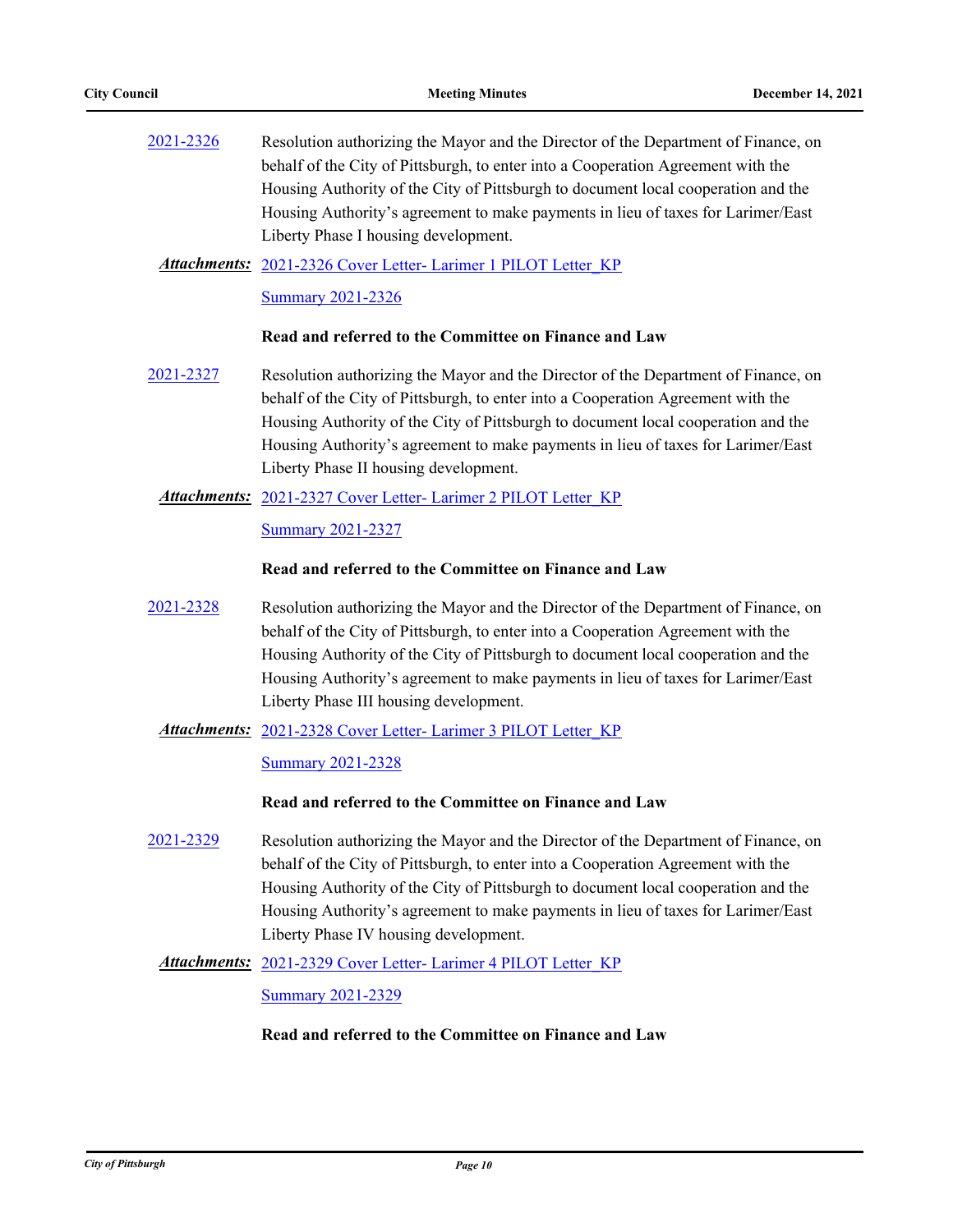| 2021-2330 | Resolution providing for the conveyance by the City of Pittsburgh of certain property,                                      |
|-----------|-----------------------------------------------------------------------------------------------------------------------------|
|           | having been placed for sale to adjoining property owners in conjunction with the City                                       |
|           | of Pittsburgh Side Yard Program. ITEMS A through D: A: 3447 Milwaukee, B: 5454<br>Kincaid, C: 6340 Maxwell, D: 141 Berwick. |
|           | Attachments: 2021-2330 Cover Letter-Sideyard_December_2021 Council                                                          |
|           | Letter                                                                                                                      |
|           | 2021-2330 Sideyard December 2021                                                                                            |
|           | Read and referred to the Committee on Finance and Law                                                                       |
| 2021-2331 | Ordinance, amending the City Code at Title Two: Fiscal, Article XI: Dedicated                                               |
|           | Funding for Comprehensive Municipal Pension Trust Fund, Chapter 272: Dedicated                                              |
|           | Funding for Comprehensive Municipal Pension Trust Fund, to extend the parking<br>asset an additional five years.            |
|           | SPONSOR /S: COUNCIL MEMBER LAVELLE                                                                                          |
|           | A motion was made that this matter be Waived under Rule 8. The motion<br>carried.                                           |
|           | Read and referred to the Committee on Finance and Law                                                                       |
| 2021-2332 | Resolution providing for the execution of a Cooperation Agreement or Agreements                                             |
|           | with the Urban Redevelopment Authority of Pittsburgh in an amount not to exceed                                             |
|           | Fifteen Thousand Dollars (\$15,000) for step repair.                                                                        |
|           | <b>SPONSOR/S: COUNCIL MEMBER LAVELLE</b>                                                                                    |
|           | Attachments: 2021-2332 Summary                                                                                              |
|           | A motion was made that this matter be Waived under Rule 8. The motion<br>carried.                                           |
|           |                                                                                                                             |

**Read and referred to the Committee on Intergovernmental Affairs**

### **COUNCILMAN COREY O'CONNOR PRESENTS:**

[2021-2333](http://pittsburgh.legistar.com/gateway.aspx?m=l&id=/matter.aspx?key=27236) Resolution authorizing the Department of Public Safety to enter into a License Agreement or Agreement(s) with the City of Greensburg, on behalf of its Greensburg Volunteer Fire Department, at no cost for temporary use of a City of Pittsburgh fire truck due to a recent accident that has left Greensburg Volunteer Fire Department without an operational fire truck for an indefinite amount of time.

## Attachments: 2021-2333 Cover Letter-Greensburg Volunteer Fire Department agreement [Summary 2021-2333](http://pittsburgh.legistar.com/gateway.aspx?M=F&ID=25b8ddbf-4892-4126-b83f-0bc9c8794d42.docx)

**A motion was made that this matter be Waived under Rule 8. The motion carried.**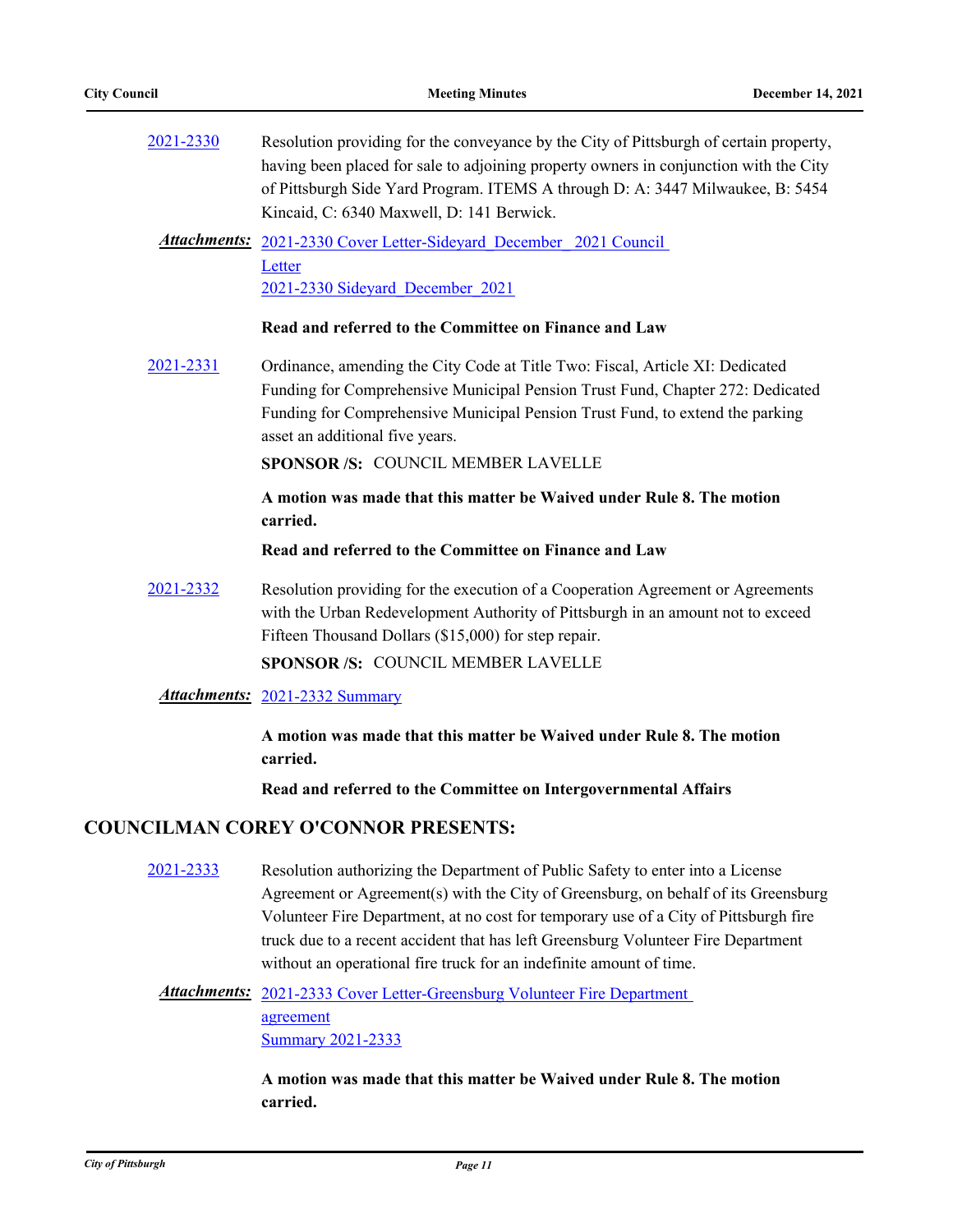#### **Read and referred to the Committee on Public Safety Services**

[2021-2334](http://pittsburgh.legistar.com/gateway.aspx?m=l&id=/matter.aspx?key=27237) Resolution authorizing the Council of the City of Pittsburgh to promulgate guidelines to be followed by City police officers when making a warrantless arrest pursuant to 42 Pa. C.S. §8902 ("Arrest without warrant"), as required by thereunder and as required by the Pennsylvania Chiefs of Police Association, Pennsylvania Law Enforcement Accreditation Program.

### Attachments: [2021-2334 Cover Letter-Warrantless Arrest Guildlines letter](http://pittsburgh.legistar.com/gateway.aspx?M=F&ID=7d357306-07c9-47b6-9e9e-9140fbbf03ba.pdf)

### [Summary 2021-2334](http://pittsburgh.legistar.com/gateway.aspx?M=F&ID=9a3f39e6-2ef9-41f2-9f43-27c3cd3fb4f9.docx)

**A motion was made that this matter be Waived under Rule 8. The motion carried.**

**Read and referred to the Committee on Public Safety Services**

### **COUNCILWOMAN ERIKA STRASSBURGER PRESENTS:**

[2021-2335](http://pittsburgh.legistar.com/gateway.aspx?m=l&id=/matter.aspx?key=27238) Resolution amending Resolution No. 616 of 2016 providing for an Agreement or Agreements and a Lease or Leases by and between the City of Pittsburgh ("City") and First Vehicle Services ("First Vehicle"), pursuant to which First Vehicle will furnish all work and services needed to manage and maintain the City's Vehicle Fleet, cost shall not exceed 66,689,914 over a 7 year period.

Attachments: [2021-2335 Cover Letter-FVS Legislation Letter\\_12.7.21](http://pittsburgh.legistar.com/gateway.aspx?M=F&ID=e6b1ad7c-3eab-42f3-bd93-8afff041c95d.docx)

**[Summary 2021-2335](http://pittsburgh.legistar.com/gateway.aspx?M=F&ID=8c3fc000-4bb0-4e99-87a2-d020ec00acc9.docx)** 

### **Read and referred to the Committee on Innovation, Performance and Asset Management**

### **COUNCILMAN BOBBY WILSON PRESENTS:**

[2021-2336](http://pittsburgh.legistar.com/gateway.aspx?m=l&id=/matter.aspx?key=27239) Resolution authorizing the Mayor and the Director of the Department of City Planning and the Director of the Department Permits, Licenses, and Inspections to enter into an Agreement with the Allegheny County Conservation District with the intent clarifying roles and responsibilities related to Erosion and Sediment Control on construction activities with significant earth disturbance.

Attachments: 2021-2336 Cover Letter-Allegheny County Conservation District-converted [Summary 2021-2336](http://pittsburgh.legistar.com/gateway.aspx?M=F&ID=af278c5e-b8f7-43f9-83cb-8fd136bbaf37.docx)

> **Read and referred to the Committee on Land Use and Economic Development**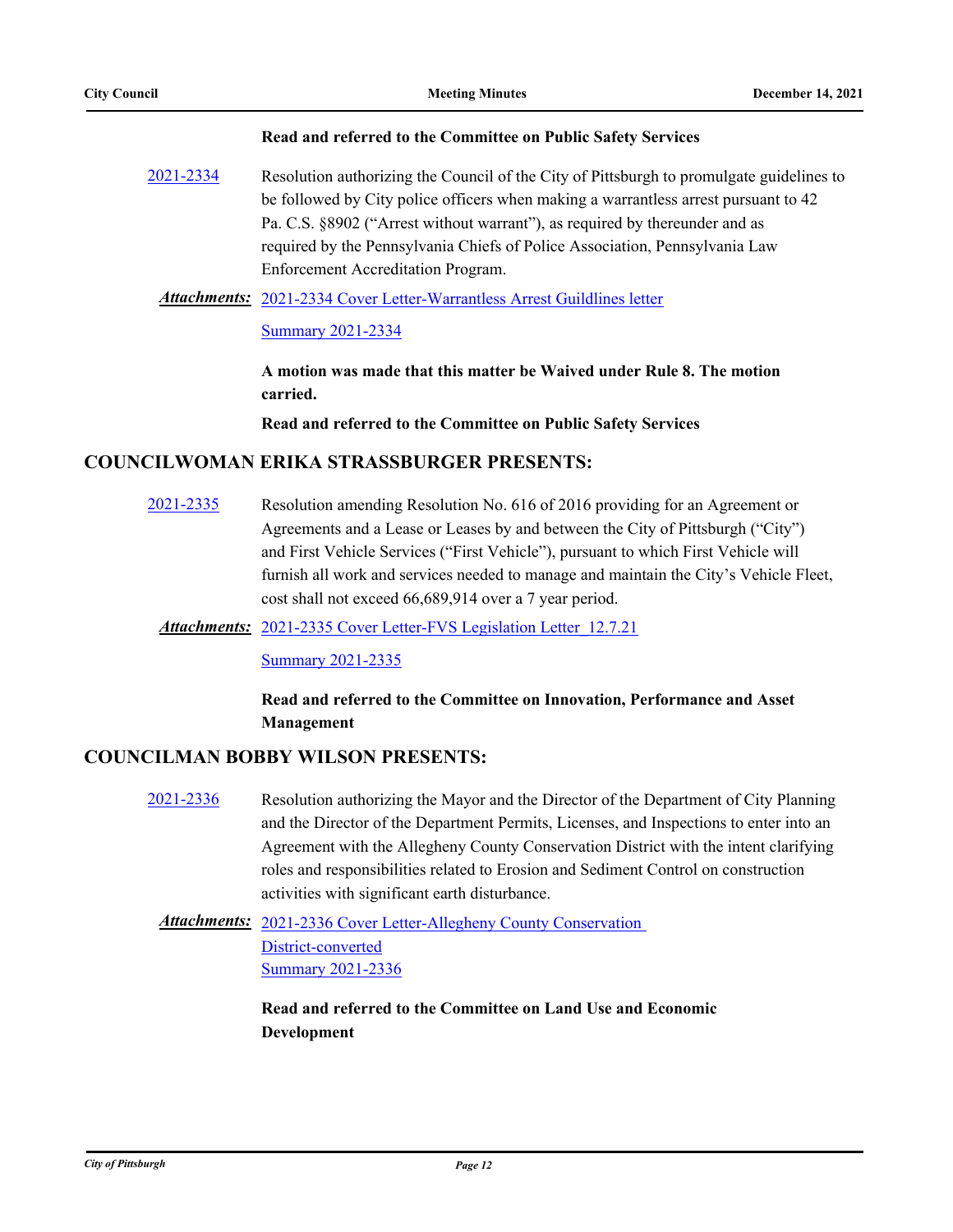| 2021-2337 | Resolution authorizing the Mayor and the Director of the Department of City Planning   |
|-----------|----------------------------------------------------------------------------------------|
|           | and the Director of the Department Permits, Licenses, and Inspections to enter into an |
|           | Agreement with the Pittsburgh Water and Sewage Authority with the intent of            |
|           | delineating each party's obligations with respect to completion of each Minimum        |
|           | Control Measure "MCM" required for NPDES permit #PAI136133.                            |

Attachments: 2021-2337 Cover Letter-Municipal Separate Storm Sewer System-converted [Summary 2021-2337](http://pittsburgh.legistar.com/gateway.aspx?M=F&ID=e401049c-70be-467f-a4b2-95781c0e3f20.docx)

### **Read and referred to the Committee on Land Use and Economic Development**

- [2021-2338](http://pittsburgh.legistar.com/gateway.aspx?m=l&id=/matter.aspx?key=27241) Resolution further amending Resolution No. 863 of 2018, effective January 1, 2019, as amended, entitled "Resolution adopting and approving the 2019 Capital Budget and the 2019 Community Development Block Grant Program, and the 2019 through 2024 Capital Improvement Program," so as to re-allocate Emergency Solutions Grant - Cares Act (ESG-CV) funding and authorize a subsequent Agreement or Agreements to provide emergency shelter services, street outreach services, rental assistance and housing relocation and stabilization services, and/or data collection activities.
	- Attachments: 2021-2338 Cover Letter-2019 ESG-CV Re-allocation\_Letter\_120721 [Summary 2021-2338](http://pittsburgh.legistar.com/gateway.aspx?M=F&ID=8ff6efd3-a14b-42f8-a730-3a2b996b5436.docx)

### **Read and referred to the Committee on Land Use and Economic Development**

[2021-2339](http://pittsburgh.legistar.com/gateway.aspx?m=l&id=/matter.aspx?key=27242) Resolution amending Resolution No. 804 of 2021, entitled "Resolution further amending Resolution No. 863 of 2018, effective January 1, 2019, as amended, entitled 'Resolution adopting and approving the 2019 Capital Budget and the 2019 Community Development Block Grant Program, and the 2019 through 2024 Capital Improvement Program' so as to reduce COMMUNITY-BASED ORGANIZATIONS by \$4,300.29, increase NEIGHBORHOOD ECONOMIC DEVELOPMENT by \$4,300.29, and authorize a subsequent Agreement or Agreements" to revise a JD Edwards job number.

Attachments: [2021-2339 Cover Letter-NED Letter](http://pittsburgh.legistar.com/gateway.aspx?M=F&ID=d5932733-8603-42cc-990d-6e8f51c9a986.docx)

[Summary 2021-2339](http://pittsburgh.legistar.com/gateway.aspx?M=F&ID=90453ebe-c14d-44a4-99a3-4fb0925bc847.docx)

**Read and referred to the Committee on Land Use and Economic Development**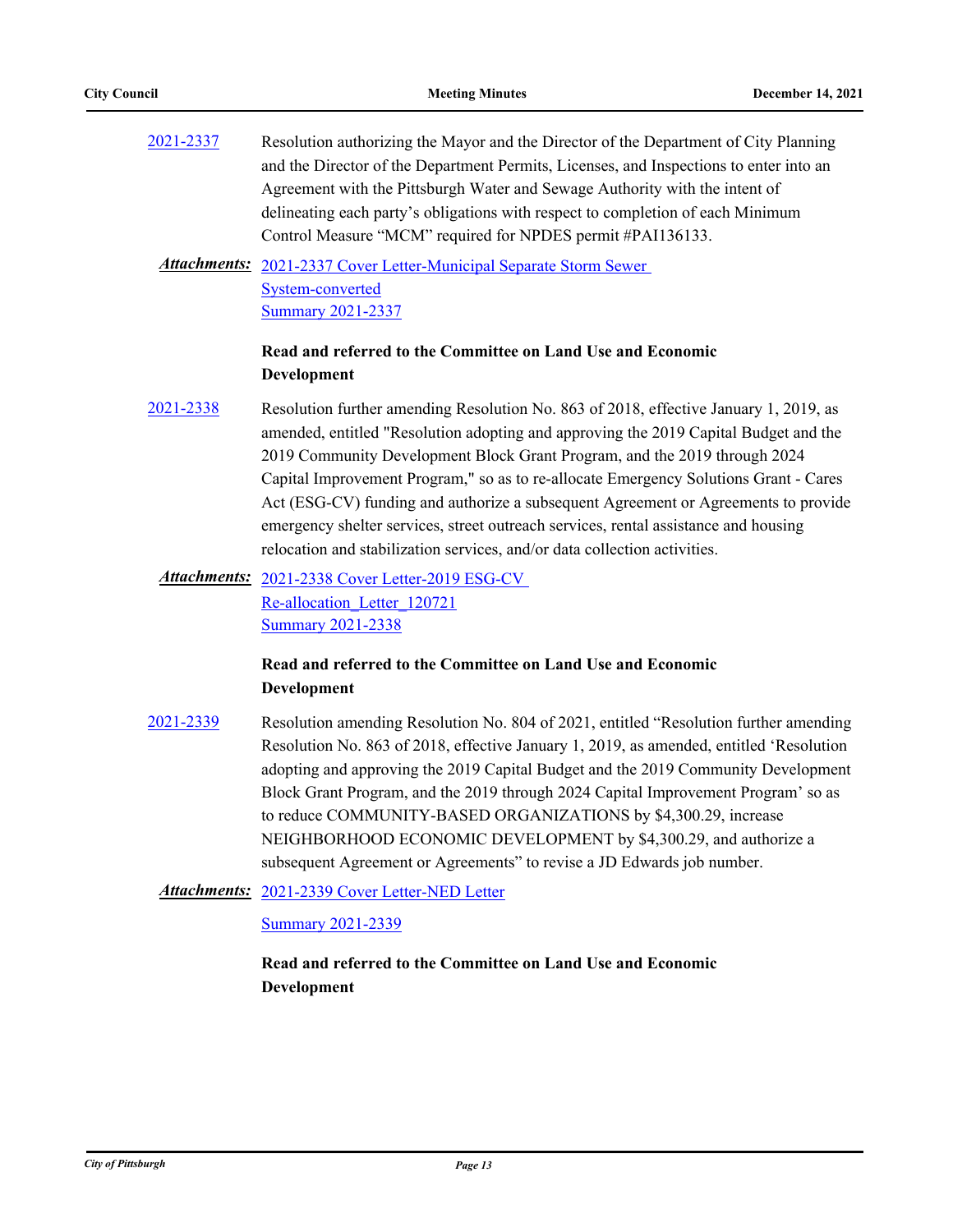| 2021-2340<br>Resolution providing for an Agreement with Strategy Solutions, Inc., to provide public |                                                                            |  |
|-----------------------------------------------------------------------------------------------------|----------------------------------------------------------------------------|--|
|                                                                                                     | engagement and Citizen Participation for the City's Annual Action Plan and |  |
|                                                                                                     | Consolidated Five Year Plan for HUD in an amount not to exceed One Hundred |  |
|                                                                                                     | Twenty-Two Thousand and Ten Dollars (\$122,010.00).                        |  |

Attachments: 2021-2340 Cover Letter-Citizen Participation Contract Award\_Letter\_120821 [Summary 2021-2340](http://pittsburgh.legistar.com/gateway.aspx?M=F&ID=a5d9f56a-e4b0-4de0-b795-387f0fb874ea.docx)

### **Read and referred to the Committee on Land Use and Economic Development**

[2021-2341](http://pittsburgh.legistar.com/gateway.aspx?m=l&id=/matter.aspx?key=27244) Resolution providing for the issuance of a warrant in favor of Student Conservation Association, Inc. in the amount thirteen thousand, six hundred and three dollars, and twenty-one cents (\$13,603.21) for sustainability fellowship services provided to the city for placement fees and public sector fellows.

#### Attachments: [2021-2341 Cover Letter-Council Letter SCA](http://pittsburgh.legistar.com/gateway.aspx?M=F&ID=feec52a2-74ae-4a8a-a6ab-15710e19802b.docx)

[Summary 2021-2341](http://pittsburgh.legistar.com/gateway.aspx?M=F&ID=b41f083c-16aa-444f-a456-9832b7289458.docx)

### **Read and referred to the Committee on Land Use and Economic Development**

[2021-2342](http://pittsburgh.legistar.com/gateway.aspx?m=l&id=/matter.aspx?key=27245) Resolution authorizing the Mayor and Director of the Department of Permits, Licenses and Inspections to enter on behalf of the City of Pittsburgh into a Professional Service Agreement or Agreements with BABICHacoustics for sound engineering consulting services at an overall cost to the City not to exceed FORTY-FIVE THOUSAND DOLLARS (\$45,000).

Attachments: 2021-2342 Cover Letter-Legislation Letter - Sound Engineering 2021 [2021-2342 RFP21000330 - Sound Engineering Consulting](http://pittsburgh.legistar.com/gateway.aspx?M=F&ID=abc28385-db09-40cb-943c-bda14ca72e24.pdf)  **Services** [Summary 2021-2342](http://pittsburgh.legistar.com/gateway.aspx?M=F&ID=45e32870-8c40-42b5-94bb-61e2d2869363.docx)

### **Read and referred to the Committee on Land Use and Economic Development**

[2021-2343](http://pittsburgh.legistar.com/gateway.aspx?m=l&id=/matter.aspx?key=27246) Resolution further amending Resolution number 675 of 2008, entitled "Adopting and approving the 2009 Capital Budget" by transferring \$45,807.63 from West Ohio Street Bridge to East Ohio Streetscape Planning and Design. **SPONSOR /S:** COUNCIL MEMBER WILSON

*Attachments:* [2021-2343 Summary](http://pittsburgh.legistar.com/gateway.aspx?M=F&ID=dca036e3-9a8d-4b08-92bc-9e31d7ee7418.docx)

**Read and referred to the Committee on Land Use and Economic Development**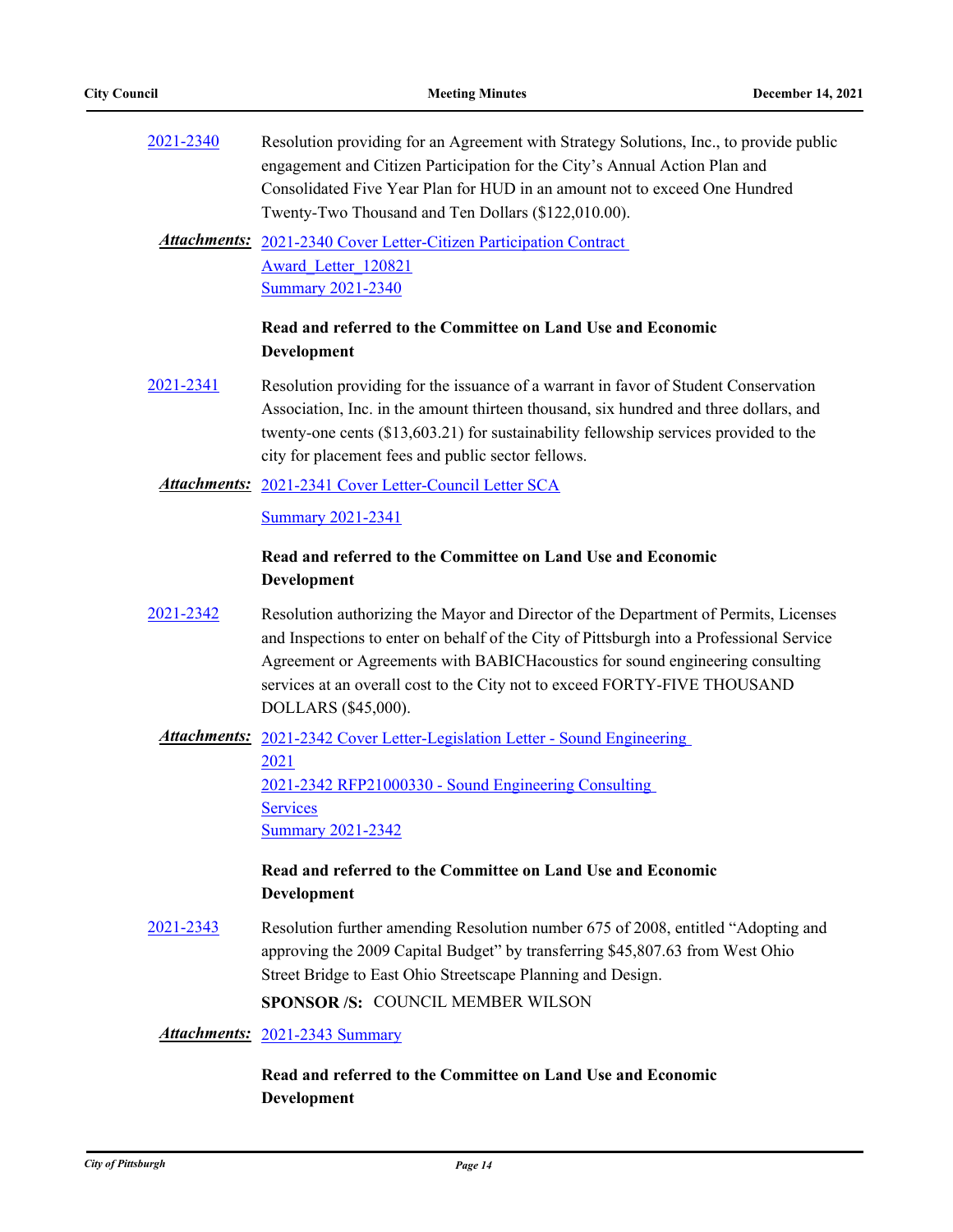[2021-2344](http://pittsburgh.legistar.com/gateway.aspx?m=l&id=/matter.aspx?key=27247) Resolution further amending Resolution number 768 of 2009, entitled "Adopting and approving the 2010 Capital Budget" by transferring \$4,192.37 of remaining funds from two District 1 specific capital projects to East Ohio Streetscape planning and design.

**SPONSOR /S:** COUNCIL MEMBER WILSON

*Attachments:* [2021-2344 Summary](http://pittsburgh.legistar.com/gateway.aspx?M=F&ID=1248e956-91df-4fbf-8b7e-c2e9afd48036.docx)

**Read and referred to the Committee on Land Use and Economic Development**

### **COUNCILWOMAN THERESA KAIL-SMITH PRESENTS:**

- [2021-2345](http://pittsburgh.legistar.com/gateway.aspx?m=l&id=/matter.aspx?key=27248) Communication from Kevin Pawlos, Director of the Office of Management and Budget, submitting acting pay approval on behalf of the Department of Law for Michael Kennedy, per the Acting Pay Policy revised in June 2018.
	- Attachments: 2021-2345 Acting Pay Request Form Michael Kennedy Law

[2021-2345 Acting Pay Memo\\_Law-Approved](http://pittsburgh.legistar.com/gateway.aspx?M=F&ID=22c9c2f7-2ea4-4154-9649-35ddbce2f663.docx)

**A motion was made that this matter be Read, Received and Filed. The motion carried.**

[2021-2346](http://pittsburgh.legistar.com/gateway.aspx?m=l&id=/matter.aspx?key=27249) Communication from Kevin Pawlos, Director of the Office of Management and Budget, submitting acting pay approval on behalf of the Department of Innovation & Performance for Jeffrey Hovis, per the Acting Pay Policy revised in June 2018.

*Attachments:* [2021-2346 AG - Jeffrey Hovis - signed](http://pittsburgh.legistar.com/gateway.aspx?M=F&ID=bf7e528b-2dba-432d-9c9d-e3bf481d9c04.pdf)

**A motion was made that this matter be Read, Received and Filed. The motion carried.**

#### **UNFINISHED BUSINESS**

### **REPORTS OF COMMITTEE - FINAL ACTION**

# **COUNCILMAN R. DANIEL LAVELLE PRESENTS COMMITTEE ON FINANCE AND LAW**

[2021-2291](http://pittsburgh.legistar.com/gateway.aspx?m=l&id=/matter.aspx?key=27194) Report of the Committee on Finance and Law for December 8, 2021 with an Affirmative Recommendation.

> **A motion was made that this matter be Read, Received and Filed. The motion carried.**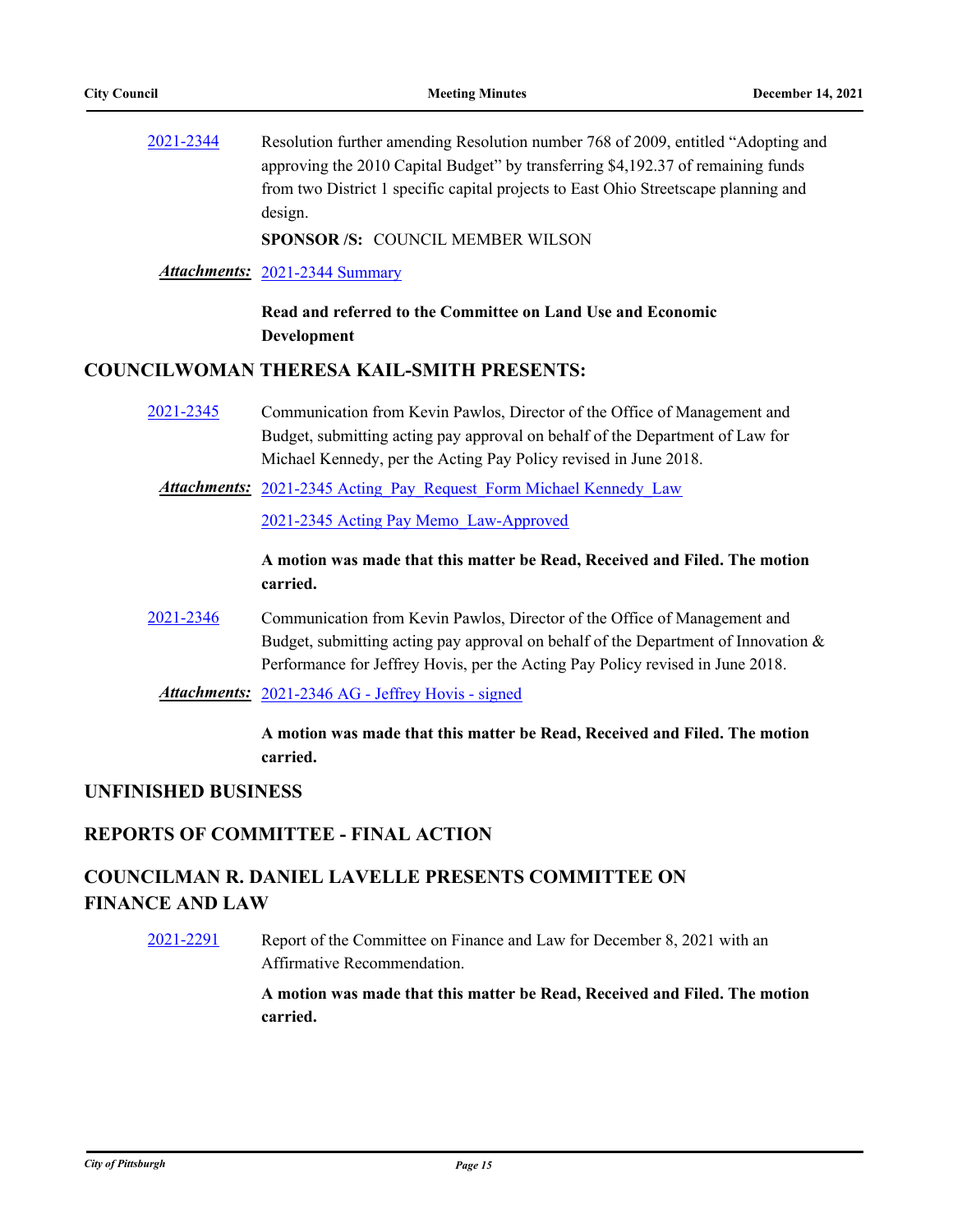| 2021-2213 | Resolution authorizing the issuance of a warrant in favor of Cristol L. Abbott and her  |
|-----------|-----------------------------------------------------------------------------------------|
|           | attorney, Timothy Schweers, Esquire, Shenderovich, Shenderovich & Fishman, PC,          |
|           | 1100 Law & Finance Building, 429 Forbes Avenue, Pittsburgh, PA 15219, in the            |
|           | amount of Thirty-Four Thousand Nine Hundred Ninety Six Dollars and No Cents             |
|           | $(\$34,996.00)$ in full and final settlement of litigation filed at GD 19-018154 in the |
|           | Court of Common Pleas of Allegheny County.                                              |
|           | (Executive Session held 12/6/21)                                                        |
|           |                                                                                         |

[2021-2213 Cover Letter-Cristol Abbott Council letter](http://pittsburgh.legistar.com/gateway.aspx?M=F&ID=6bf580a3-e35d-4af4-b489-96b16ce6775d.docx) *Attachments:*

[Summary 2021-2213](http://pittsburgh.legistar.com/gateway.aspx?M=F&ID=8ef4b6bd-abce-4470-ba09-aa472d82849b.docx)

### **A motion was made that this matter be Passed Finally. The motion carried by the following vote:**

- Aye: 9 Council Member Burgess, Council Member Coghill, Council Member Gross, Council Member Kraus, Council Member Lavelle, Council Member O'Connor, Council Member Kail-Smith, Council Member Strassburger, and Council Member Wilson
- **No:** 0

#### **Abstain:** 0

- [2021-2214](http://pittsburgh.legistar.com/gateway.aspx?m=l&id=/matter.aspx?key=27116) Resolution authorizing the issuance of a warrant in favor of <del>Michael Lucas, c/o Regina</del> M. McIlvaine, Esquire, Lowenthal & Abrams, P.C., 555 City Line Avenue, Suite 500, Bala Cynwyd, PA 19004, **Board of Public Education of the School District of Pittsburgh**, in the amount of Two Thousand Five Hundred Dollars and No Cents (\$2,500.00) in full and final settlement of litigation filed at GD 17-004195 in the Court of Common Pleas of Allegheny County. *(Executive Session held 12/6/21)*
	- [2021-2214 Cover Letter-Lucas Council letter](http://pittsburgh.legistar.com/gateway.aspx?M=F&ID=bc5470a9-5fea-4e59-9b2b-870451910a0e.docx) *Attachments:*

[Summary 2021-2214](http://pittsburgh.legistar.com/gateway.aspx?M=F&ID=fdddb730-9636-4953-a1d1-5656558b128f.docx)

#### **A motion was made that this matter be AMENDED. The motion carried.**

**A motion was made that this matter be Passed Finally, As Amended. The motion carried by the following vote:**

- Aye: 9 Council Member Burgess, Council Member Coghill, Council Member Gross, Council Member Kraus, Council Member Lavelle, Council Member O'Connor, Council Member Kail-Smith, Council Member Strassburger, and Council Member Wilson
- **No:** 0
- **Abstain:** 0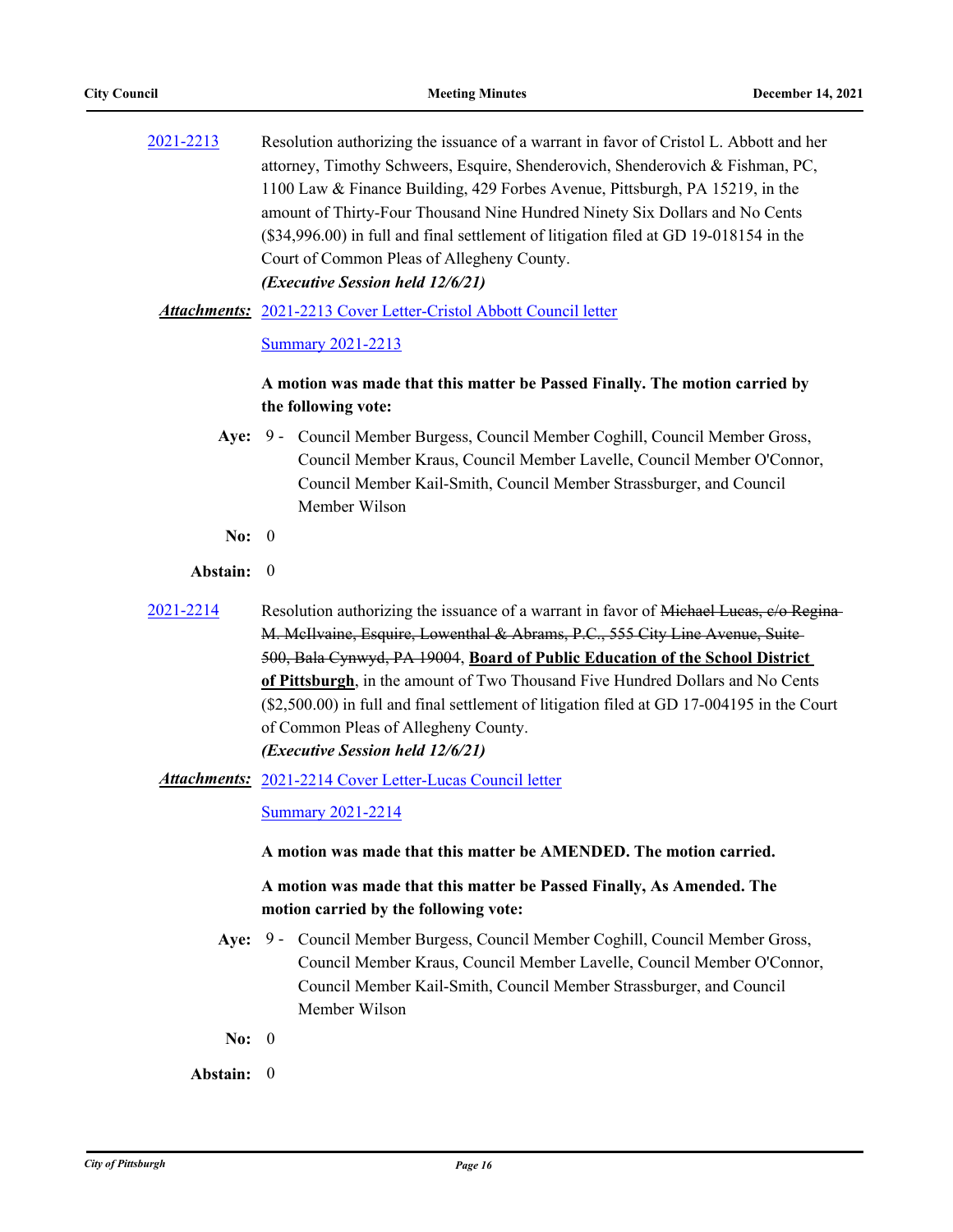[2021-2215](http://pittsburgh.legistar.com/gateway.aspx?m=l&id=/matter.aspx?key=27117) Resolution authorizing the issuance of a warrant in favor of Kellee Masucci and her attorneys, Matzus Law LLC, 310 Grant St., Suite 3210, Pittsburgh, PA 15219, in the amount of Fifty Nine Thousand Four Hundred Seventy Seven Dollars and No Cents (\$59,477.00) in full and final settlement of litigation filed at GD 19-003246 in the Court of Common Pleas of Allegheny County. *(Executive Session held 12/6/21)*

[2021-2215 Cover Letter-Masucci Council letter](http://pittsburgh.legistar.com/gateway.aspx?M=F&ID=26d636d5-c50c-40e9-94f8-f017a0bf7344.docx) *Attachments:*

[Summary 2021-2215](http://pittsburgh.legistar.com/gateway.aspx?M=F&ID=69773f59-ed36-4ec5-bdab-dfa30f5a0432.docx)

### **A motion was made that this matter be Passed Finally. The motion carried by the following vote:**

- Aye: 9 Council Member Burgess, Council Member Coghill, Council Member Gross, Council Member Kraus, Council Member Lavelle, Council Member O'Connor, Council Member Kail-Smith, Council Member Strassburger, and Council Member Wilson
- **No:** 0

#### **Abstain:** 0

- [2021-2216](http://pittsburgh.legistar.com/gateway.aspx?m=l&id=/matter.aspx?key=27118) Resolution authorizing the Mayor and the City Solicitor, on behalf of the City of Pittsburgh, to enter into a professional services agreement with Cohen Law Group to address a matter of pending telecommunications litigation at USDC 2:21-cv-443 at an amount not to exceed sixty-one thousand fifty dollars (\$61,050). *(Executive Session held 12/6/21)*
	- Attachments: [2021-2216 Cover Letter-Cohen 2021a Council letter](http://pittsburgh.legistar.com/gateway.aspx?M=F&ID=a2965b7b-ff5c-48fc-8252-9a94ffbb9a20.docx)

[2021-2216-WCP21-069 Cohen Law Group](http://pittsburgh.legistar.com/gateway.aspx?M=F&ID=a27a59d8-76b3-4f0a-865e-1b0eedd91641.pdf)

[Summary 2021-2216](http://pittsburgh.legistar.com/gateway.aspx?M=F&ID=2d16fe3b-a8e4-4df7-88ac-475e244c0d2a.docx)

### **A motion was made that this matter be Passed Finally. The motion carried by the following vote:**

- Aye: 9 Council Member Burgess, Council Member Coghill, Council Member Gross, Council Member Kraus, Council Member Lavelle, Council Member O'Connor, Council Member Kail-Smith, Council Member Strassburger, and Council Member Wilson
- **No:** 0

**Abstain:** 0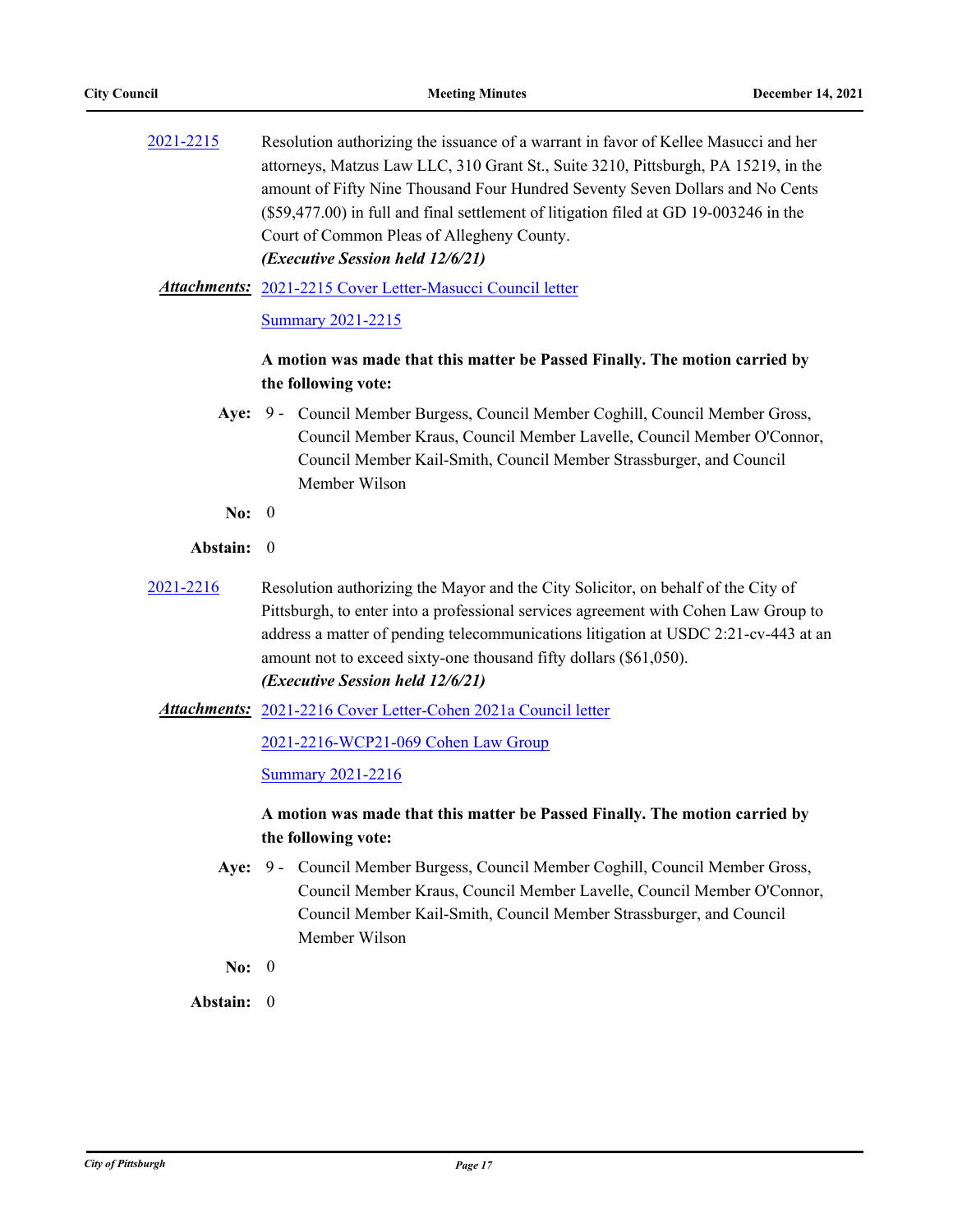[2021-2217](http://pittsburgh.legistar.com/gateway.aspx?m=l&id=/matter.aspx?key=27119) Resolution authorizing the issuance of a warrant in favor of Allan Daniels and Simon & Simon, PC, 1818 Market Street, Suite 2000, Philadelphia, PA 19103, in the amount of Sixty Five Thousand Dollars (\$65,000.00) relating to the full and final settlement of a case filed in the Allegheny County Court of Common Pleas at A.R. 18-005657. *(Executive Session held 12/6/21)*

[2021-2217 Cover Letter-Allan Daniels Council letter](http://pittsburgh.legistar.com/gateway.aspx?M=F&ID=4d064165-4968-4754-a8b7-75242fd3fcd8.docx) *Attachments:*

[Summary 2021-2217](http://pittsburgh.legistar.com/gateway.aspx?M=F&ID=a7f16527-2075-47b5-a143-a27748ecbaca.docx)

### **A motion was made that this matter be Passed Finally. The motion carried by the following vote:**

- Aye: 9 Council Member Burgess, Council Member Coghill, Council Member Gross, Council Member Kraus, Council Member Lavelle, Council Member O'Connor, Council Member Kail-Smith, Council Member Strassburger, and Council Member Wilson
- **No:** 0
- **Abstain:** 0
- [2021-2218](http://pittsburgh.legistar.com/gateway.aspx?m=l&id=/matter.aspx?key=27120) Resolution authorizing the issuance of a warrant in favor of Sommer Abbott and Phil DiLucente and Associates LLC, 310 Grant Street, Suite 1801, Pittsburgh, PA 15219, in the amount of Fifteen Thousand Dollars and no Cents (\$15,000.00) in full and final settlement of litigation filed at 21-000918 G.D. in the Court of Common Pleas of Allegheny County.

# *(Executive Session held 12/6/21)*

Attachments: [2021-2218 Cover Letter-Sommer Abbott Council letter](http://pittsburgh.legistar.com/gateway.aspx?M=F&ID=58f3b138-b9b9-4a1c-aed2-9c6e8dd464d2.docx)

[Summary 2021-2218](http://pittsburgh.legistar.com/gateway.aspx?M=F&ID=db4f927f-948d-486e-876f-5733e9e12fb2.docx)

### **A motion was made that this matter be Passed Finally. The motion carried by the following vote:**

Aye: 9 - Council Member Burgess, Council Member Coghill, Council Member Gross, Council Member Kraus, Council Member Lavelle, Council Member O'Connor, Council Member Kail-Smith, Council Member Strassburger, and Council Member Wilson

**No:** 0

**Abstain:** 0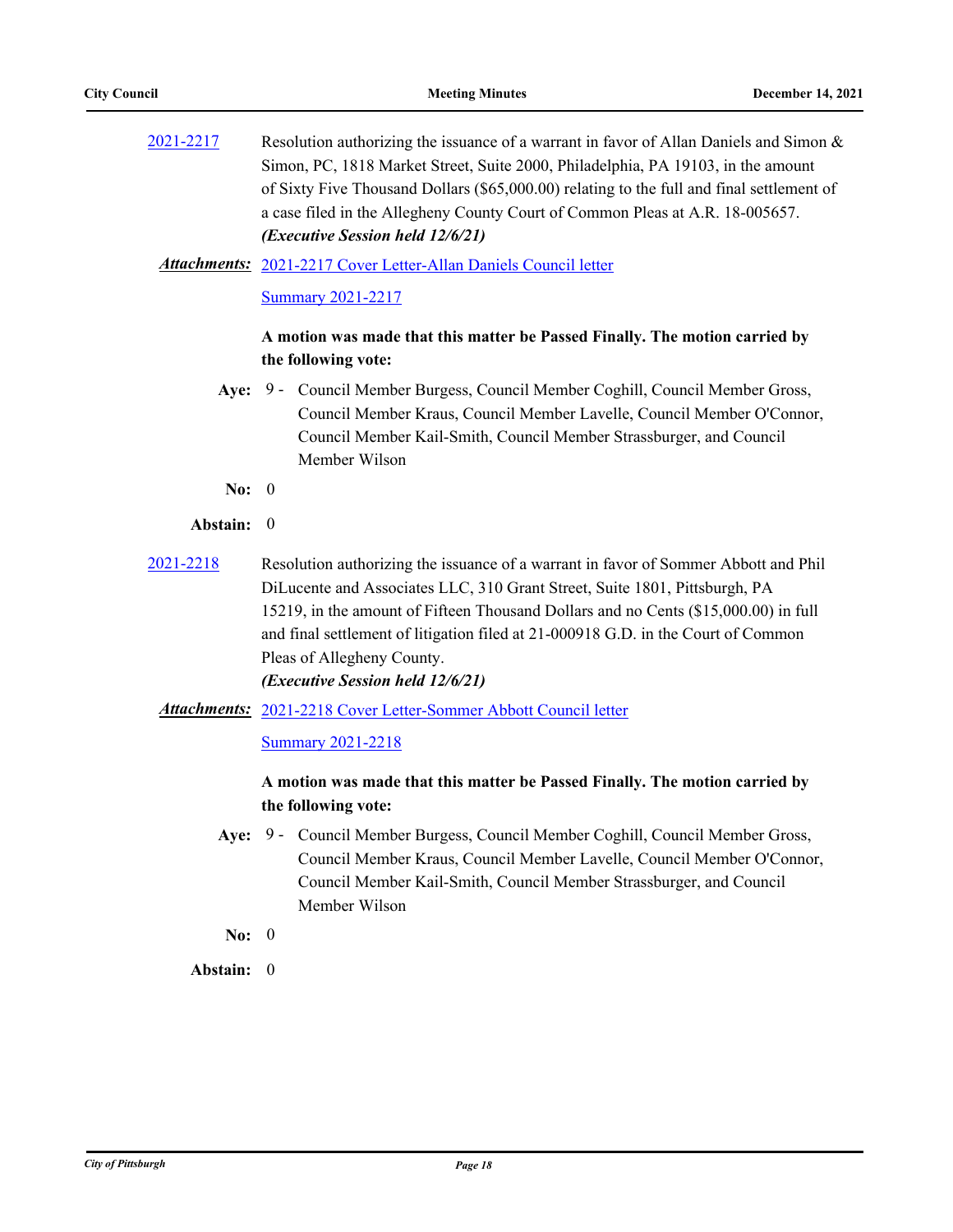[2021-2248](http://pittsburgh.legistar.com/gateway.aspx?m=l&id=/matter.aspx?key=27150) Resolution authorizing the Director of the Department of Finance to enter into a License Agreement with Giant Eagle, Inc., to allow the performance of pre-development due diligence investigations and site inspections on designated City property in order to facilitate the construction of a GetGo café and market in the Homewood and Larimer community.

#### [2021-2248 Cover Letter GetGo License Council Letter](http://pittsburgh.legistar.com/gateway.aspx?M=F&ID=b572b28c-8d25-43ec-8719-42b08823cea6.docx) *Attachments:*

[Summary 2021-2248](http://pittsburgh.legistar.com/gateway.aspx?M=F&ID=a8acdebd-30a9-42d1-b784-aebed8d87a63.docx)

#### **A motion was made that this matter be Passed Finally. The motion carried by the following vote:**

Aye: 9 - Council Member Burgess, Council Member Coghill, Council Member Gross, Council Member Kraus, Council Member Lavelle, Council Member O'Connor, Council Member Kail-Smith, Council Member Strassburger, and Council Member Wilson

**No:** 0

**Abstain:** 0

# **COUNCILMAN COREY O'CONNOR PRESENTS COMMITTEE ON PUBLIC SAFETY SERVICES**

[2021-2292](http://pittsburgh.legistar.com/gateway.aspx?m=l&id=/matter.aspx?key=27195) Report of the Committee on Public Safety Services for December 8, 2021 with an Affirmative Recommendation.

### **A motion was made that this matter be Read, Received and Filed. The motion carried.**

[2021-2249](http://pittsburgh.legistar.com/gateway.aspx?m=l&id=/matter.aspx?key=27151) Resolution authorizing the Mayor and Director of the Department of Public Safety to enter into Professional Services Agreements with Animal Friends and Humane Animal Rescue of Pittsburgh for services related to the City's Spay and Neuter Program, at a cost not to exceed One Hundred Forty Thousand Dollars (\$140,000.00) over two years.

#### Attachments: [2021-2249 Cover Letter Spay and Neuter program letter](http://pittsburgh.legistar.com/gateway.aspx?M=F&ID=0093a5dc-37ed-4af8-bb1e-d4112332c94e.pdf)

#### [Summary 2021-2249](http://pittsburgh.legistar.com/gateway.aspx?M=F&ID=64d4b4db-bc0c-4673-8129-7b7d308d42be.docx)

### **A motion was made that this matter be Passed Finally. The motion carried by the following vote:**

- Aye: 9 Council Member Burgess, Council Member Coghill, Council Member Gross, Council Member Kraus, Council Member Lavelle, Council Member O'Connor, Council Member Kail-Smith, Council Member Strassburger, and Council Member Wilson
- **No:** 0
- **Abstain:** 0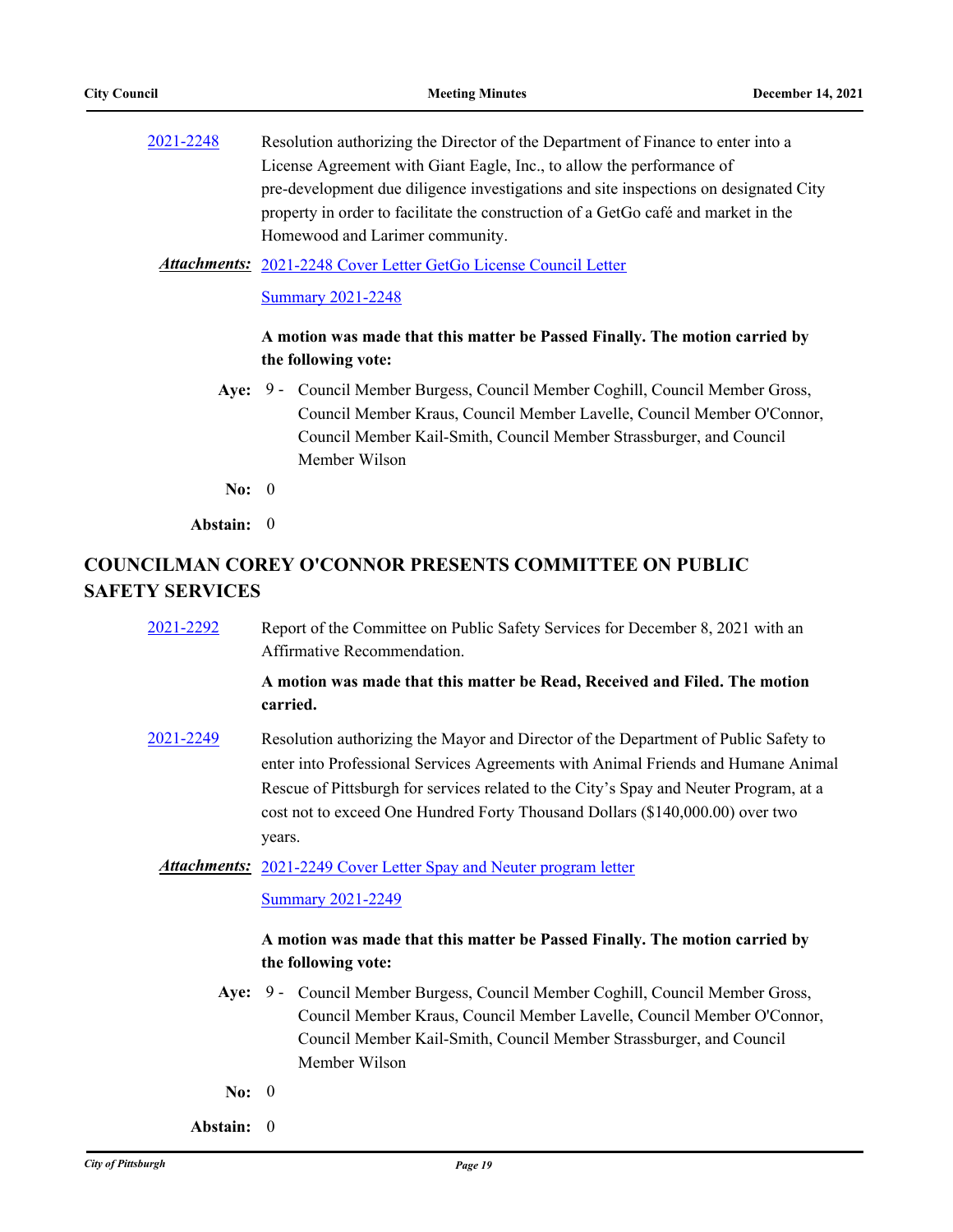[2021-2250](http://pittsburgh.legistar.com/gateway.aspx?m=l&id=/matter.aspx?key=27152) Resolution authorizing the Mayor and the Director of Public Safety to enter on behalf of the City of Pittsburgh into a commodities agreement or agreements with Premier Safety for the purchase of protective clothing for firefighters on an as-needed basis.

Attachments: [2021-2250 Cover Letter Premier Safety agreement letter](http://pittsburgh.legistar.com/gateway.aspx?M=F&ID=8d05d406-b4fb-462f-9005-9c4a9f58d866.pdf)

[2021-2250 DOC071](http://pittsburgh.legistar.com/gateway.aspx?M=F&ID=01f88a42-c4f4-4705-96f6-cbe09cced52d.pdf)

[Summary 2021-2250](http://pittsburgh.legistar.com/gateway.aspx?M=F&ID=9ffa28bb-45a3-4abe-b6b4-28d35c71ea18.docx)

### **A motion was made that this matter be Passed Finally. The motion carried by the following vote:**

Aye: 9 - Council Member Burgess, Council Member Coghill, Council Member Gross, Council Member Kraus, Council Member Lavelle, Council Member O'Connor, Council Member Kail-Smith, Council Member Strassburger, and Council Member Wilson

**No:** 0

**Abstain:** 0

## **COUNCILMAN ANTHONY COGHILL PRESENTS COMMITTEE ON PUBLIC WORKS**

[2021-2293](http://pittsburgh.legistar.com/gateway.aspx?m=l&id=/matter.aspx?key=27196) Report of the Committee on Public Works for December 8, 2021 with an Affirmative Recommendation.

### **A motion was made that this matter be Read, Received and Filed. The motion carried.**

[2021-2241](http://pittsburgh.legistar.com/gateway.aspx?m=l&id=/matter.aspx?key=27143) Resolution providing for an reimbursement agreement with the Pennsylvania Department of Transportation for costs associated with the CBD Signals Phase 4 Projects Construction Phase; providing for the payment of the costs thereof, not to exceed Six Million Two Hundred Thousand Dollars (\$6,200,000.00) This resolution serves to authorize only the Reimbursement Agreement, at a cost of Thirty Six Thousand Dollars (\$36,000.00). Future Resolutions will authorize the project specific service agreements.

Attachments: 2021-2241 Cover Letter Sign CBD Signals Ph. 4 Con RA Letter kal [Summary 2021-2241](http://pittsburgh.legistar.com/gateway.aspx?M=F&ID=3a99cf54-d620-4c67-8f75-70eddbf0fcb6.docx)

### **A motion was made that this matter be Passed Finally. The motion carried by the following vote:**

Aye: 9 - Council Member Burgess, Council Member Coghill, Council Member Gross, Council Member Kraus, Council Member Lavelle, Council Member O'Connor, Council Member Kail-Smith, Council Member Strassburger, and Council Member Wilson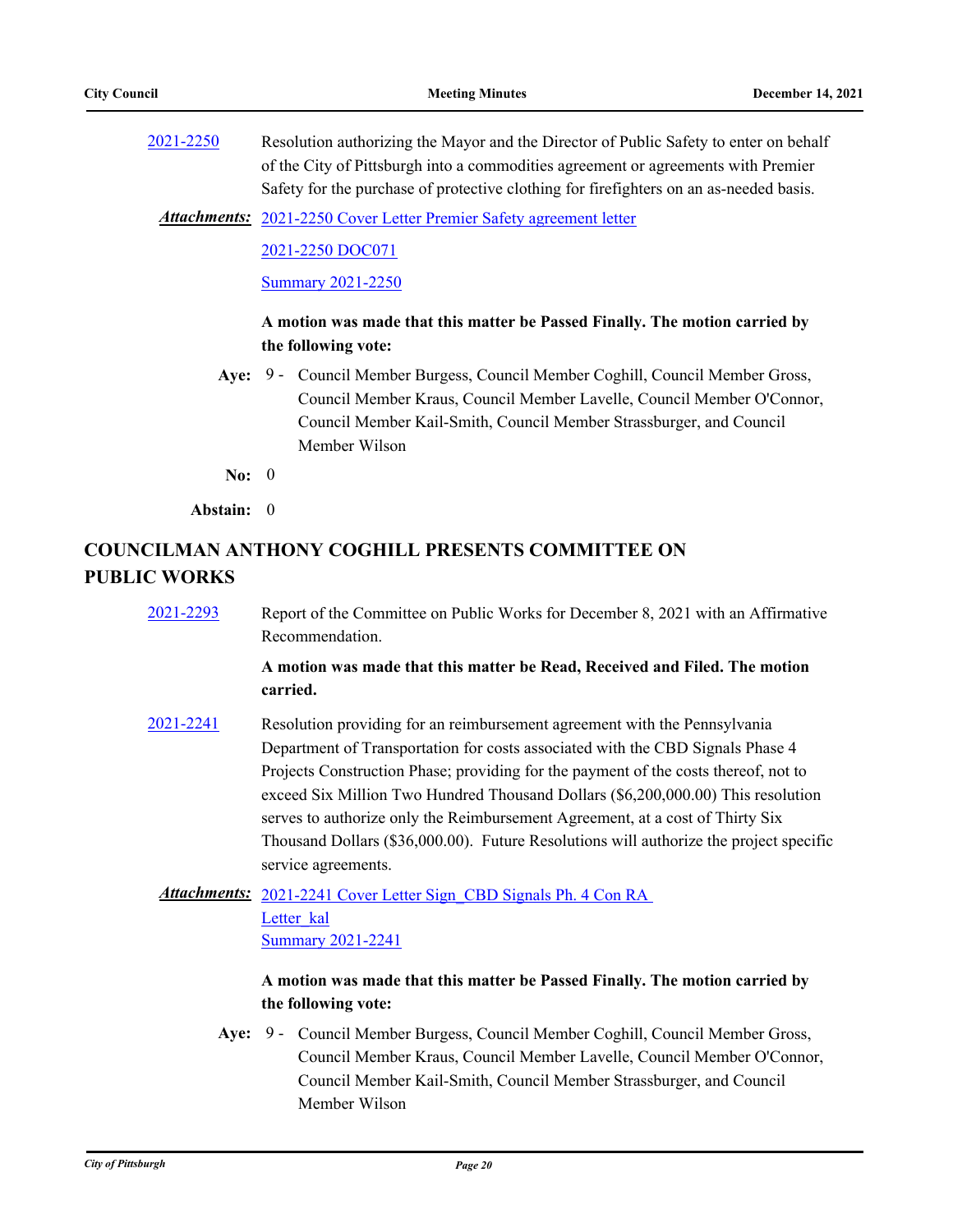#### **No:** 0

#### **Abstain:** 0

[2021-2242](http://pittsburgh.legistar.com/gateway.aspx?m=l&id=/matter.aspx?key=27144) Resolution providing for a supplemental agreement with the Larson Design Group, Inc. for costs associated with the CBD Signals Phase 3 Project; providing for the payment of the costs thereof, not to exceed Seven Hundred and Thirteen Thousand Four Hundred and Nine Dollars and Seventy Four Cents (\$713,409.74), an increase of Forty Seven Thousand Seven Hundred and Ninety Two Dollars and Forty Six Cents (\$47,792.46).

#### Attachments: 2021-2242 Cover Letter Sign\_CBD Signals Ph. 3 Sup Letter kal

[Summary 2021-2242](http://pittsburgh.legistar.com/gateway.aspx?M=F&ID=e86cbb46-74e0-466c-b750-611a2ff4893d.docx)

### **A motion was made that this matter be Passed Finally. The motion carried by the following vote:**

- Aye: 9 Council Member Burgess, Council Member Coghill, Council Member Gross, Council Member Kraus, Council Member Lavelle, Council Member O'Connor, Council Member Kail-Smith, Council Member Strassburger, and Council Member Wilson
- **No:** 0
- **Abstain:** 0
- [2021-2243](http://pittsburgh.legistar.com/gateway.aspx?m=l&id=/matter.aspx?key=27145) Resolution amending Resolution 519 of 2021, previously entitled "Resolution providing for an amended reimbursement agreement with the Pennsylvania Department of Transportation for costs associated with the Wenzell Avenue / Carnahan Road Intersection project; providing for the payment of the costs thereof, not to exceed Three Million Twenty Five Thousand Dollars (\$3,025,000.00) an increase of Two Hundred and Fifty One Thousand Dollars (\$251,000.00), to increase the projects construction budget. The original agreement was authorized by resolution 850 of 2017", to clarify municipal incurred and total project costs.

#### Attachments: 2021-2243 Cover Letter Sigh Wenzell Avenue Amend RA Letter

#### [Summary 2021-2243](http://pittsburgh.legistar.com/gateway.aspx?M=F&ID=b3130ce4-bc8d-42a9-8a1c-b322b1a230a4.docx)

### **A motion was made that this matter be Passed Finally. The motion carried by the following vote:**

- Aye: 9 Council Member Burgess, Council Member Coghill, Council Member Gross, Council Member Kraus, Council Member Lavelle, Council Member O'Connor, Council Member Kail-Smith, Council Member Strassburger, and Council Member Wilson
- **No:** 0
- **Abstain:** 0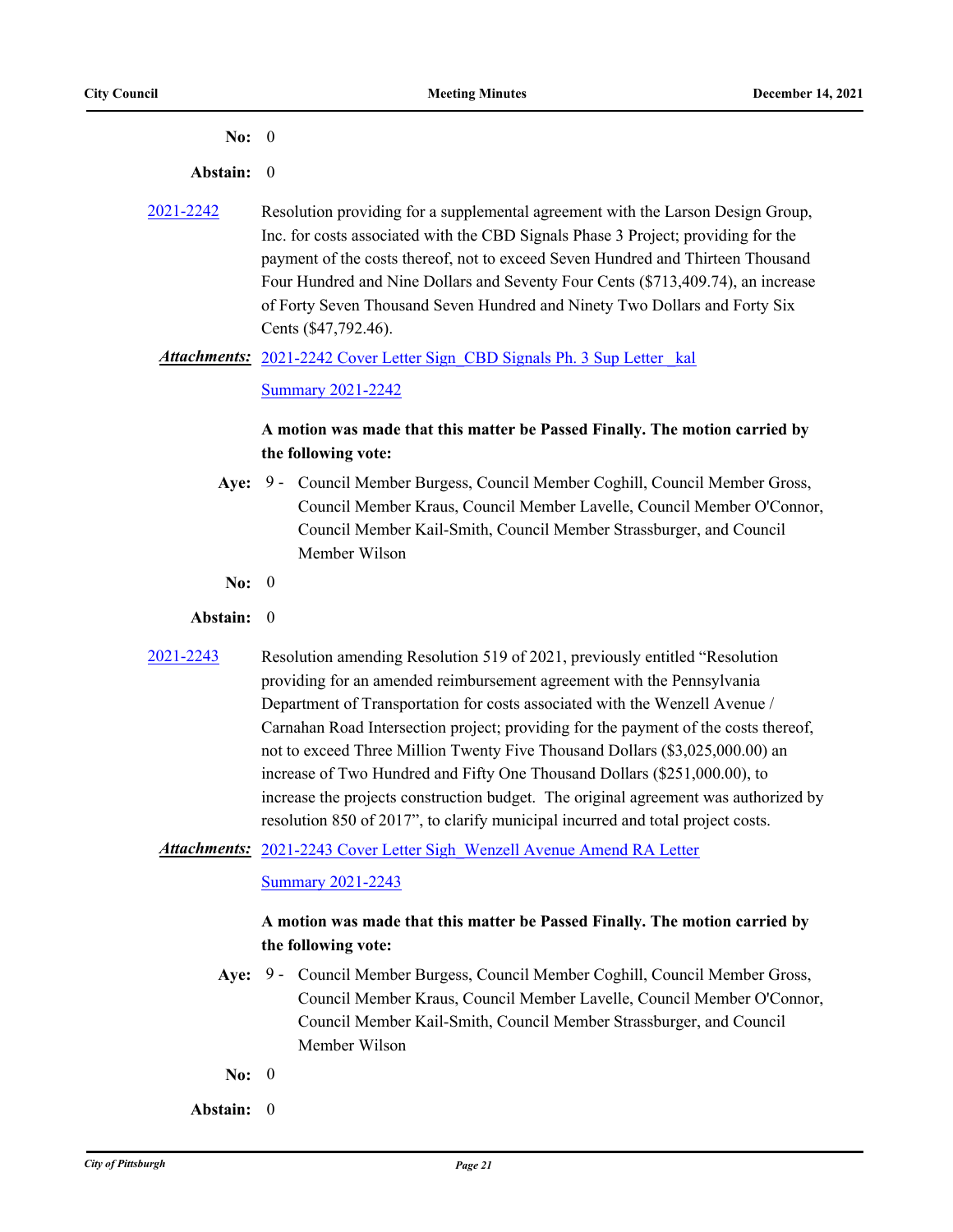[2021-2264](http://pittsburgh.legistar.com/gateway.aspx?m=l&id=/matter.aspx?key=27166) Resolution authorizing the Mayor and the Directors of the Departments of Finance, Parks and Recreation, and Public Works, to enter into an Agreement or Agreements with the Friends of Neill Log House, pursuant to which the Friends of Neill Log House will make renovations/capital improvements to the Neill Log House and will thereafter further assist with operation and maintenance of the Neill Log House and with the provision of related programs.

#### [2021-2264 Cover Letter PW Letter](http://pittsburgh.legistar.com/gateway.aspx?M=F&ID=e5a16621-031a-4be5-9cdd-8798cc579a18.PDF) *Attachments:*

[Summary 2021-2264](http://pittsburgh.legistar.com/gateway.aspx?M=F&ID=63d6d4b1-119c-43bb-8ced-efaffe763def.docx)

#### **A motion was made that this matter be Passed Finally. The motion carried by the following vote:**

- Aye: 9 Council Member Burgess, Council Member Coghill, Council Member Gross, Council Member Kraus, Council Member Lavelle, Council Member O'Connor, Council Member Kail-Smith, Council Member Strassburger, and Council Member Wilson
	- **No:** 0

#### **Abstain:** 0

[2021-2265](http://pittsburgh.legistar.com/gateway.aspx?m=l&id=/matter.aspx?key=27167) Resolution authorizing the Mayor and the Director of the Department of Mobility and Infrastructure, on behalf of the City of Pittsburgh, to enter into an supplemental agreement with CDR Maguire, Inc., for Project Design Management Services and Reviews in connection with various City of Pittsburgh construction projects to add funding for the Construction phase of the South Side Signals project, Final Design phase of the Liberty Avenue, Penn Avenue and Smithfield Street projects, and Preliminary Engineering phase of the Swindell Bridge and Larimer Avenue Bridge and to increase the total not to exceed to One Million Nine Hundred Fifty One Thousand One Hundred and Fifty Dollars and Seventy Six Cents (\$1,951,150.76) from agreement 53121.1, an increase of Seven Hundred Twenty Six Thousand Five Hundred and Fourteen Dollars and Seventy-Seven Cents (\$726,514.77).

Attachments: 2021-2265 Cover Letter Sign CDR Maguire Amendment Supplement 2 Letter Add [Summary 2021-2265](http://pittsburgh.legistar.com/gateway.aspx?M=F&ID=00316ea2-9240-4b2b-b0e3-f7b13005edc5.docx)

### **A motion was made that this matter be Passed Finally. The motion carried by the following vote:**

- Aye: 9 Council Member Burgess, Council Member Coghill, Council Member Gross, Council Member Kraus, Council Member Lavelle, Council Member O'Connor, Council Member Kail-Smith, Council Member Strassburger, and Council Member Wilson
- **No:** 0
- **Abstain:** 0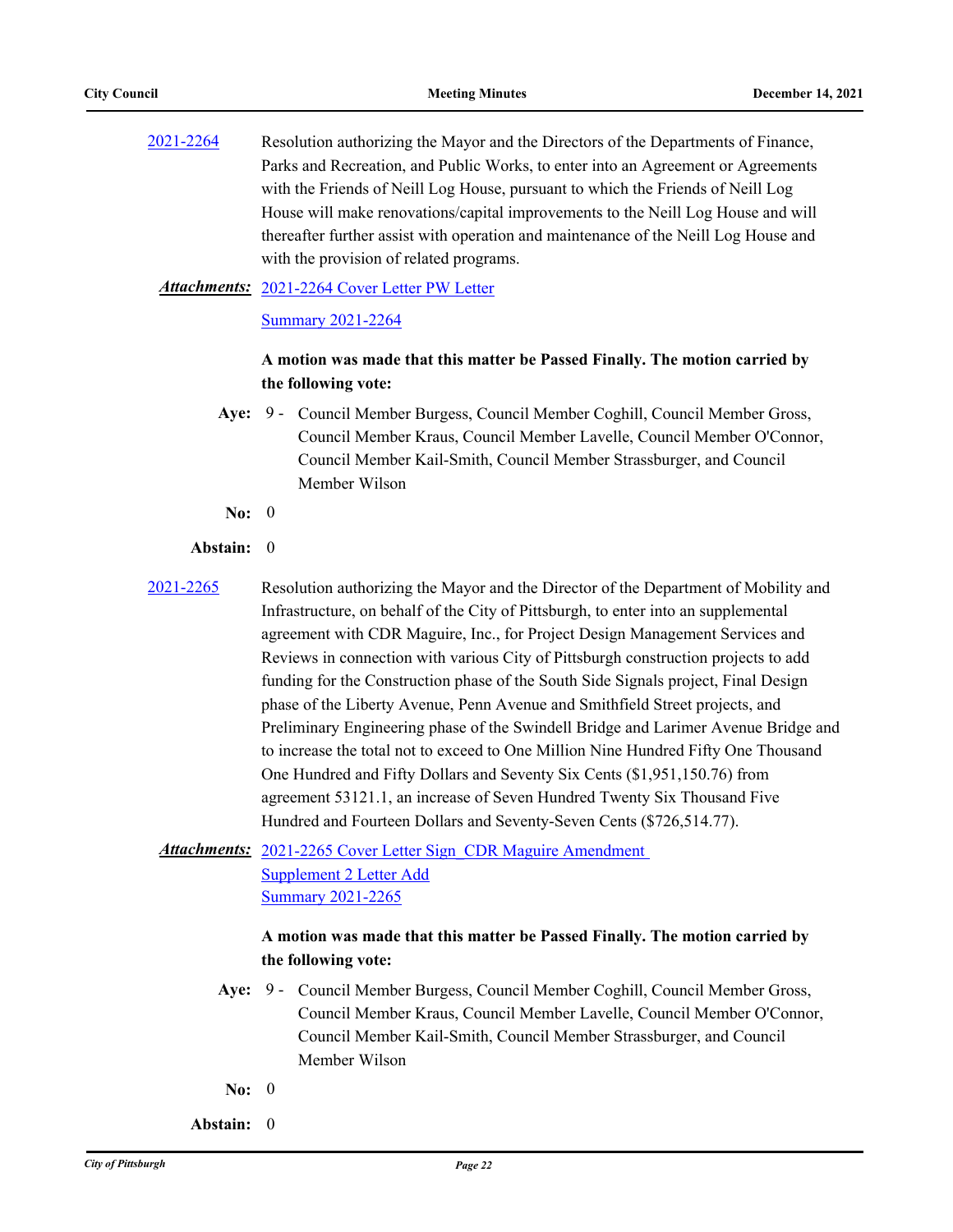# **COUNCILMAN BRUCE A. KRAUS PRESENTS COMMITTEE ON HUMAN RESOURCES**

[2021-2294](http://pittsburgh.legistar.com/gateway.aspx?m=l&id=/matter.aspx?key=27197) Report of the Committee on Human Resources for December 8, 2021 with an Affirmative Recommendation.

> **A motion was made that this matter be Read, Received and Filed. The motion carried.**

- [2021-2247](http://pittsburgh.legistar.com/gateway.aspx?m=l&id=/matter.aspx?key=27149) Resolution providing for a Professional Service Agreement with Big Picture Lab, LLC for video production services in an amount not to exceed Ten Thousand Dollars (\$10,000.00). Of the total cost, Eight Thousand Dollars (\$8,000.00) will come from the HUD Trust Fund and Two Thousand Dollars (\$2,000.00) will come from the Commission's Community Development Block Grant funding.
	- Attachments: [2021-2247 Cover Letter 2021 Big Picture Lab Resolution Letter](http://pittsburgh.legistar.com/gateway.aspx?M=F&ID=e6d3729b-b27b-4659-8bac-00932b9c02b1.doc)

[Summary 2021-2247](http://pittsburgh.legistar.com/gateway.aspx?M=F&ID=bac959bc-e605-4d0e-83db-804609b5c70b.docx)

### **A motion was made that this matter be Passed Finally. The motion carried by the following vote:**

- Aye: 9 Council Member Burgess, Council Member Coghill, Council Member Gross, Council Member Kraus, Council Member Lavelle, Council Member O'Connor, Council Member Kail-Smith, Council Member Strassburger, and Council Member Wilson
- **No:** 0

**Abstain:** 0

# **COUNCILMAN BOBBY WILSON PRESENTS COMMITTEE ON LAND USE & ECONOMIC DEVELOPMENT**

[2021-2295](http://pittsburgh.legistar.com/gateway.aspx?m=l&id=/matter.aspx?key=27198) Report of the Committee on Land Use and Economic Development for December 8, 2021 with an Affirmative Recommendation.

### **A motion was made that this matter be Read, Received and Filed. The motion carried.**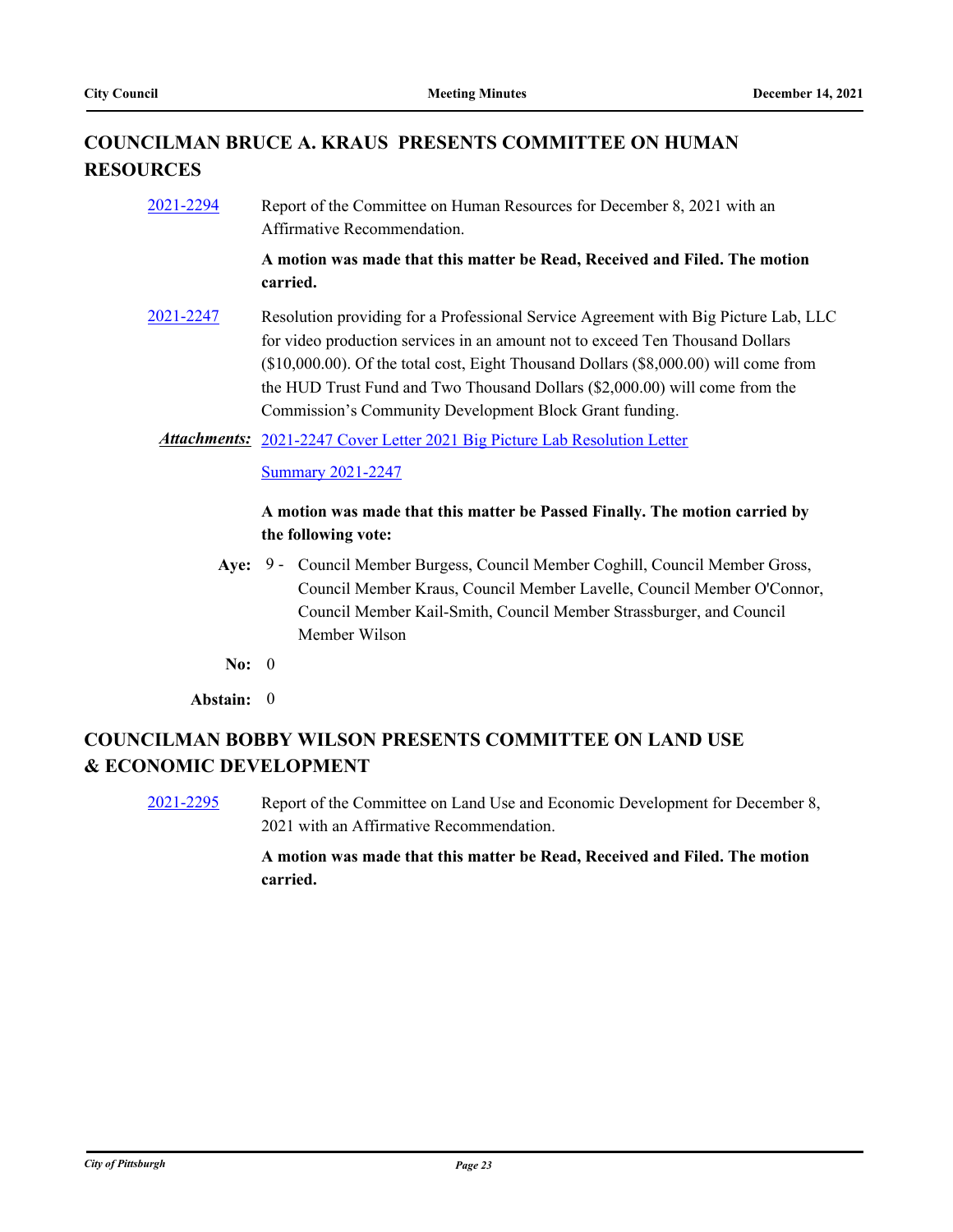[2021-1867](http://pittsburgh.legistar.com/gateway.aspx?m=l&id=/matter.aspx?key=26737) Ordinance amending the Pittsburgh Code, Title V: Traffic, Article VII: Parking, Chapter 549: Residential Parking Permit Program, so as to clarify the administrative process for the program; provide for virtual permitting; add the permit fees to the City's annual fee book; adopt regulations for the use of Visitor Permits and Non-Resident Permits; and create the hybrid RPP area program. *(Post Agenda held 10/27/21) (Public Hearing held 11/4/21)*

Attachments: [2021-1867 Cover Letter-Revised Cover Letter for City Council](http://pittsburgh.legistar.com/gateway.aspx?M=F&ID=e5ebc061-e02f-4a11-a98f-e21f16e1fb0a.docx)

[Summary 2021-1867](http://pittsburgh.legistar.com/gateway.aspx?M=F&ID=6b56a2a2-45b9-4098-affa-ed66cdd9661c.docx)

### **A motion was made that this matter be Passed Finally. The motion carried by the following vote:**

- Aye: 9 Council Member Burgess, Council Member Coghill, Council Member Gross, Council Member Kraus, Council Member Lavelle, Council Member O'Connor, Council Member Kail-Smith, Council Member Strassburger, and Council Member Wilson
- **No:** 0

#### **Abstain:** 0

[2021-2251](http://pittsburgh.legistar.com/gateway.aspx?m=l&id=/matter.aspx?key=27153) Resolution further amending Resolution No. 840 of 2019, effective December 23, 2019, as amended, entitled "Resolution adopting and approving the 2020 Capital Budget and the 2020 Community Development Block Grant Program, and the 2020 through 2025 Capital Improvement Program," so as to identify specific Public Service Grant (originally budgeted as Unspecified Local Option) projects in City Council District 9 and authorize a subsequent Agreement or Agreements for operation/administrative expenses, maintenance, purchase of equipment, and/or rehabilitation of neighborhood facilities on behalf of the residents of the City of Pittsburgh.

Attachments: [2021-2251 Cover Letter District 9 2020](http://pittsburgh.legistar.com/gateway.aspx?M=F&ID=5183da28-b72d-4e70-b63d-59fc593be319.docx)

[Summary 2021-2251](http://pittsburgh.legistar.com/gateway.aspx?M=F&ID=562a11f4-3386-4a35-9328-b6b46f533ba2.docx)

### **A motion was made that this matter be Passed Finally. The motion carried by the following vote:**

- Aye: 9 Council Member Burgess, Council Member Coghill, Council Member Gross, Council Member Kraus, Council Member Lavelle, Council Member O'Connor, Council Member Kail-Smith, Council Member Strassburger, and Council Member Wilson
- **No:** 0

**Abstain:** 0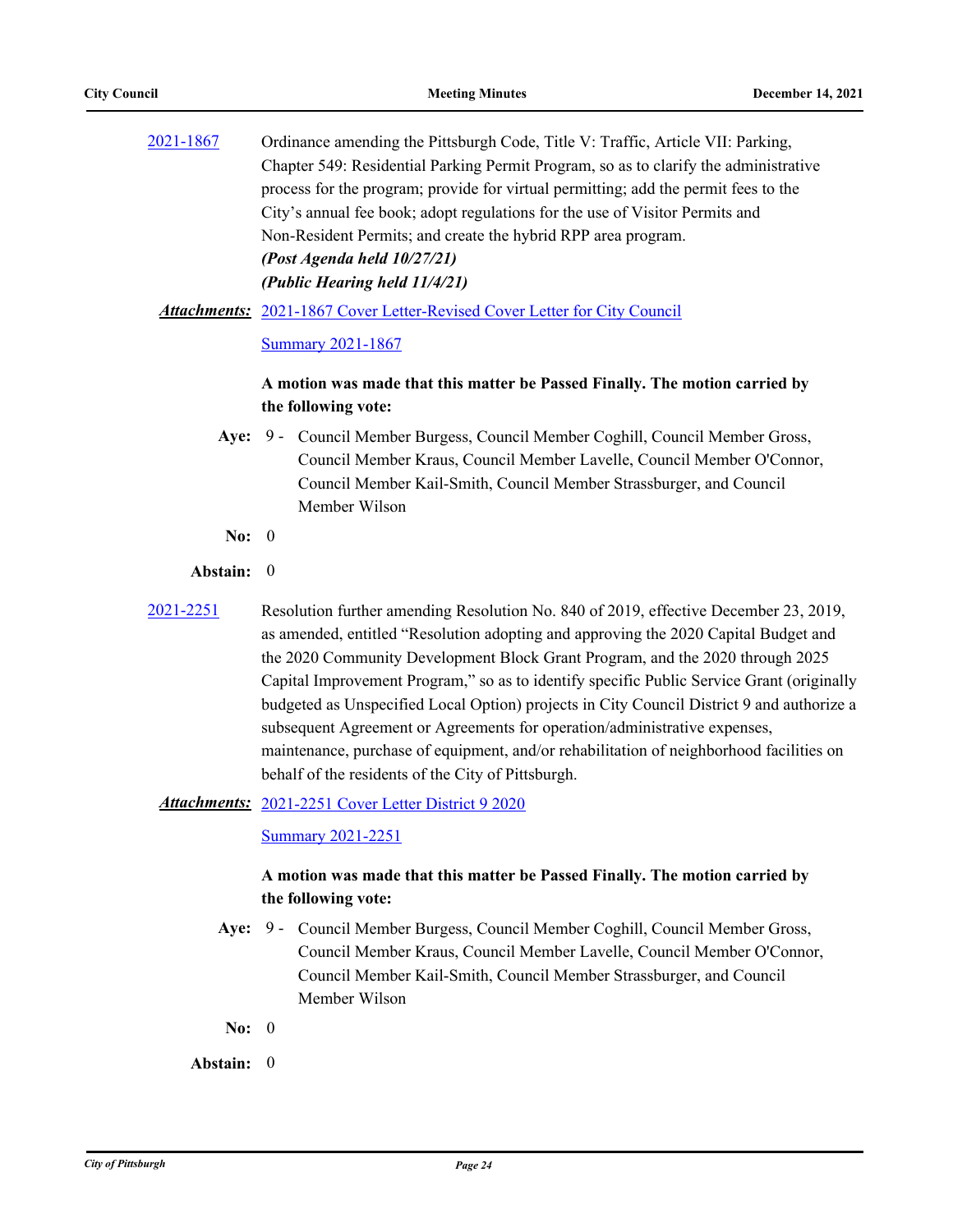[2021-2252](http://pittsburgh.legistar.com/gateway.aspx?m=l&id=/matter.aspx?key=27154) Resolution further amending Resolution No. 647 of 2020, effective December 23, 2020, as amended, entitled "Resolution adopting and approving the 2021 Capital Budget and the 2021 Community Development Block Grant Program, and the 2021 through 2026 Capital Improvement Program," so as to identify specific Public Service Grant projects in City Council District 9 and authorize a subsequent Agreement or Agreements for operation/administrative expenses, maintenance, purchase of equipment, and/or rehabilitation of neighborhood facilities on behalf of the residents of the City of Pittsburgh.

#### Attachments: [2021-2252 Cover Letter District 9 2021](http://pittsburgh.legistar.com/gateway.aspx?M=F&ID=681f5dca-35fc-478b-a4d2-e76826ba9ecc.docx)

#### [Summary 2021-2252](http://pittsburgh.legistar.com/gateway.aspx?M=F&ID=8e8b9fe8-80d4-443b-9a45-cb9da90bb786.docx)

### **A motion was made that this matter be Passed Finally. The motion carried by the following vote:**

- Aye: 9 Council Member Burgess, Council Member Coghill, Council Member Gross, Council Member Kraus, Council Member Lavelle, Council Member O'Connor, Council Member Kail-Smith, Council Member Strassburger, and Council Member Wilson
- **No:** 0

#### **Abstain:** 0

- [2021-2253](http://pittsburgh.legistar.com/gateway.aspx?m=l&id=/matter.aspx?key=27155) Resolution further amending Resolution No. 647 of 2020, effective December 23, 2020, as amended, entitled "Resolution adopting and approving the 2021 Capital Budget and the 2021 Community Development Block Grant Program, and the 2021 through 2026 Capital Improvement Program," so as to identify specific Public Service Grant projects in City Council District 7 and authorize a subsequent Agreement or Agreements for operation/administrative expenses, maintenance, purchase of equipment, and/or rehabilitation of neighborhood facilities on behalf of the residents of the City of Pittsburgh**.**
	- Attachments: 2021-2253 Cover Letter Public Service Grant PY21 D7 Legislation Letter 11.22.21 [Summary 2021-2253](http://pittsburgh.legistar.com/gateway.aspx?M=F&ID=ba35d1e4-eb37-40ac-a116-38c6158a41b7.docx)

### **A motion was made that this matter be Passed Finally. The motion carried by the following vote:**

- Aye: 9 Council Member Burgess, Council Member Coghill, Council Member Gross, Council Member Kraus, Council Member Lavelle, Council Member O'Connor, Council Member Kail-Smith, Council Member Strassburger, and Council Member Wilson
- **No:** 0
- **Abstain:** 0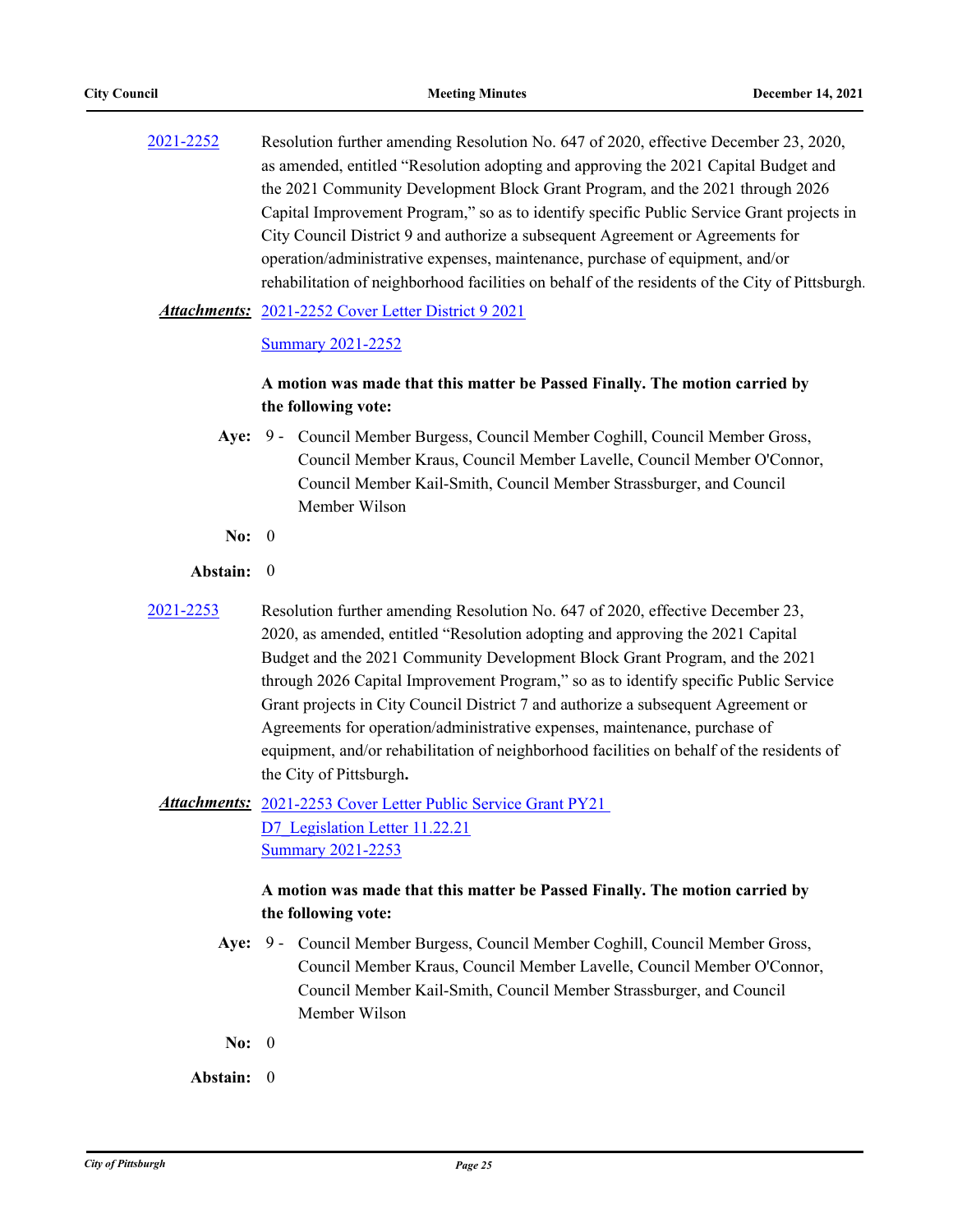[2021-2254](http://pittsburgh.legistar.com/gateway.aspx?m=l&id=/matter.aspx?key=27156) Resolution amending Resolution No. 832 of 2019 authorizing the Mayor and the Department of Permits, Licenses, and Inspections ("Department") to enter into an Amended Agreement or Agreements with ath Power Consulting Corporation to provide customer service and soft skills training to the Department's staff. The Amended Agreement(s) shall be in an amount not to exceed \$58,150.

Attachments: [2021-2254 Cover Letter Legislation Letter - ath Power 2021](http://pittsburgh.legistar.com/gateway.aspx?M=F&ID=82ab3602-458a-47ad-8214-89128aa8d0e3.docx)

[2021-2254 2021 - 2022 Ath Power Consulting Waiver of](http://pittsburgh.legistar.com/gateway.aspx?M=F&ID=6c087c5a-46c5-4b5e-9a46-024bcffdc539.pdf)  Competitive Process Memo [2021-2254 ath Power Consulting Proposal - City of Pittsburgh PLI](http://pittsburgh.legistar.com/gateway.aspx?M=F&ID=6f9cc280-33cb-4f0a-83b5-ab77c9cd0522.pdf)  Training 11-9-21 [2021-2254 ath Power\\_WCP Request Form\\_PLI 9.28.21](http://pittsburgh.legistar.com/gateway.aspx?M=F&ID=eefd8bef-62c8-4fbe-a0a4-b2064de17027.pdf)

[Summary 2021-2254](http://pittsburgh.legistar.com/gateway.aspx?M=F&ID=a32d6869-15a0-4097-b08f-437b24bbafd9.docx)

### **A motion was made that this matter be Passed Finally. The motion carried by the following vote:**

- Aye: 9 Council Member Burgess, Council Member Coghill, Council Member Gross, Council Member Kraus, Council Member Lavelle, Council Member O'Connor, Council Member Kail-Smith, Council Member Strassburger, and Council Member Wilson
- **No:** 0
- **Abstain:** 0
- [2021-2286](http://pittsburgh.legistar.com/gateway.aspx?m=l&id=/matter.aspx?key=27188) Resolution further amending Resolution No. 840 of 2019, effective December 23, 2019, as amended, entitled "Resolution adopting and approving the 2020 Capital Budget and the 2020 Community Development Block Grant Program, and the 2020 through 2025 Capital Improvement Program" by reducing COMPREHENSIVE REVENUE MANAGEMENT SYSTEM by \$90,550 and increasing REMEDIATION OF CONDEMNED BUILDINGS by \$90,550.
	- Attachments: 2021-2286 Cover Letter 2020 Demo Xfer Letter 120121

[Summary 2021-2286](http://pittsburgh.legistar.com/gateway.aspx?M=F&ID=fce435f6-19f1-4712-8511-a11d0cd8c0f2.docx)

### **A motion was made that this matter be Passed Finally. The motion carried by the following vote:**

- Aye: 9 Council Member Burgess, Council Member Coghill, Council Member Gross, Council Member Kraus, Council Member Lavelle, Council Member O'Connor, Council Member Kail-Smith, Council Member Strassburger, and Council Member Wilson
- **No:** 0

**Abstain:** 0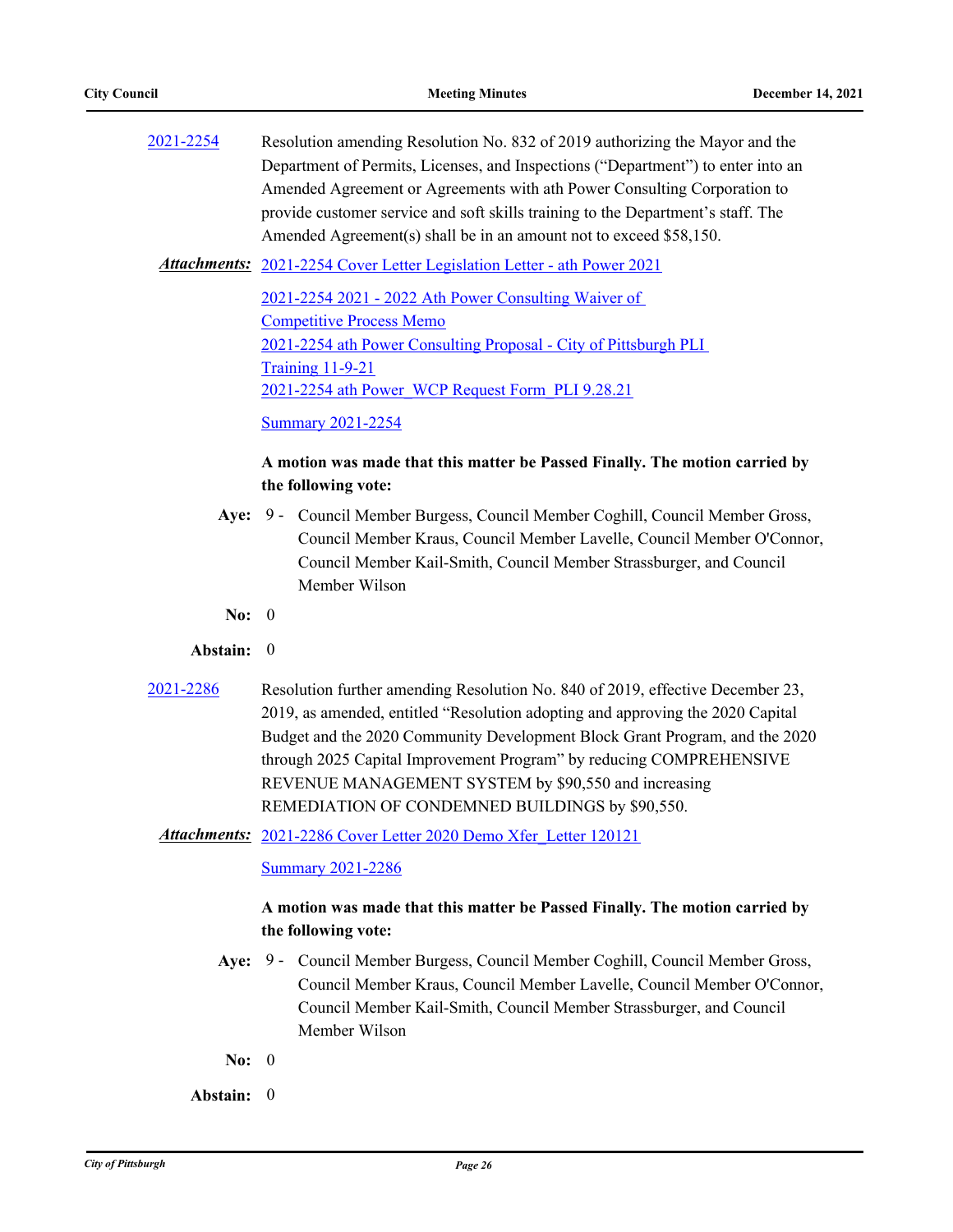# **COUNCILMAN REVEREND RICKY V. BURGESS PRESENTS COMMITTEE ON URBAN RECREATION**

[2021-2296](http://pittsburgh.legistar.com/gateway.aspx?m=l&id=/matter.aspx?key=27199) Report of the Committee on Urban Recreation for December 8, 2021 with an Affirmative Recommendation.

> **A motion was made that this matter be Read, Received and Filed. The motion carried.**

[2021-2240](http://pittsburgh.legistar.com/gateway.aspx?m=l&id=/matter.aspx?key=27142) Resolution authorizing the Mayor and the Director of the Department of Public Works and the Director of the Department Parks and Recreation to enter into an amended Cooperation Agreement with the Pittsburgh Parks Conservancy with the intent of extending and expanding the term and scope of the existing agreement.

Attachments: 2021-2240 Cover Letter PPC MOU Update 2021 Letter to Council [Summary 2021-2240](http://pittsburgh.legistar.com/gateway.aspx?M=F&ID=5d705ca5-cd3a-4ab6-988d-d9d7d6657b29.docx)

### **A motion was made that this matter be Passed Finally. The motion carried by the following vote:**

- Aye: 8 Council Member Burgess, Council Member Coghill, Council Member Kraus, Council Member Lavelle, Council Member O'Connor, Council Member Kail-Smith, Council Member Strassburger, and Council Member Wilson
- **No:** 0
- **Abstain:** 0
- **Out of Room:** 1 Council Member Gross

# **COUNCILWOMAN ERIKA STRASSBURGER PRESENTS COMMITTEE ON INNOVATION, PERFORMANCE AND ASSET MANAGEMENT**

[2021-2297](http://pittsburgh.legistar.com/gateway.aspx?m=l&id=/matter.aspx?key=27200) Report of the Committee on Innovation, Performance and Asset Management for December 8, 2021 with an Affirmative Recommendation. **A motion was made that this matter be Read, Received and Filed. The motion carried.** [2021-2161](http://pittsburgh.legistar.com/gateway.aspx?m=l&id=/matter.aspx?key=27054) Resolution authorizing the City of Pittsburgh to enter into a cable franchise agreement and certain subsidiary agreements for other services arising from the cable franchise agreement with Comcast Cable Communications Management, LLC. *(Public Hearing held 12-6-21)* Attachments: [2021-2161 Cover Letter-Comcast letter Nov 2021 - signed](http://pittsburgh.legistar.com/gateway.aspx?M=F&ID=75bf42e9-dfac-4f89-8082-90bd9a5185c5.pdf) [Summary 2021-2161](http://pittsburgh.legistar.com/gateway.aspx?M=F&ID=62666cae-8122-41cd-bf82-a18cc1b0d7a2.docx)

> **A motion was made that this matter be Passed Finally. The motion carried by the following vote:**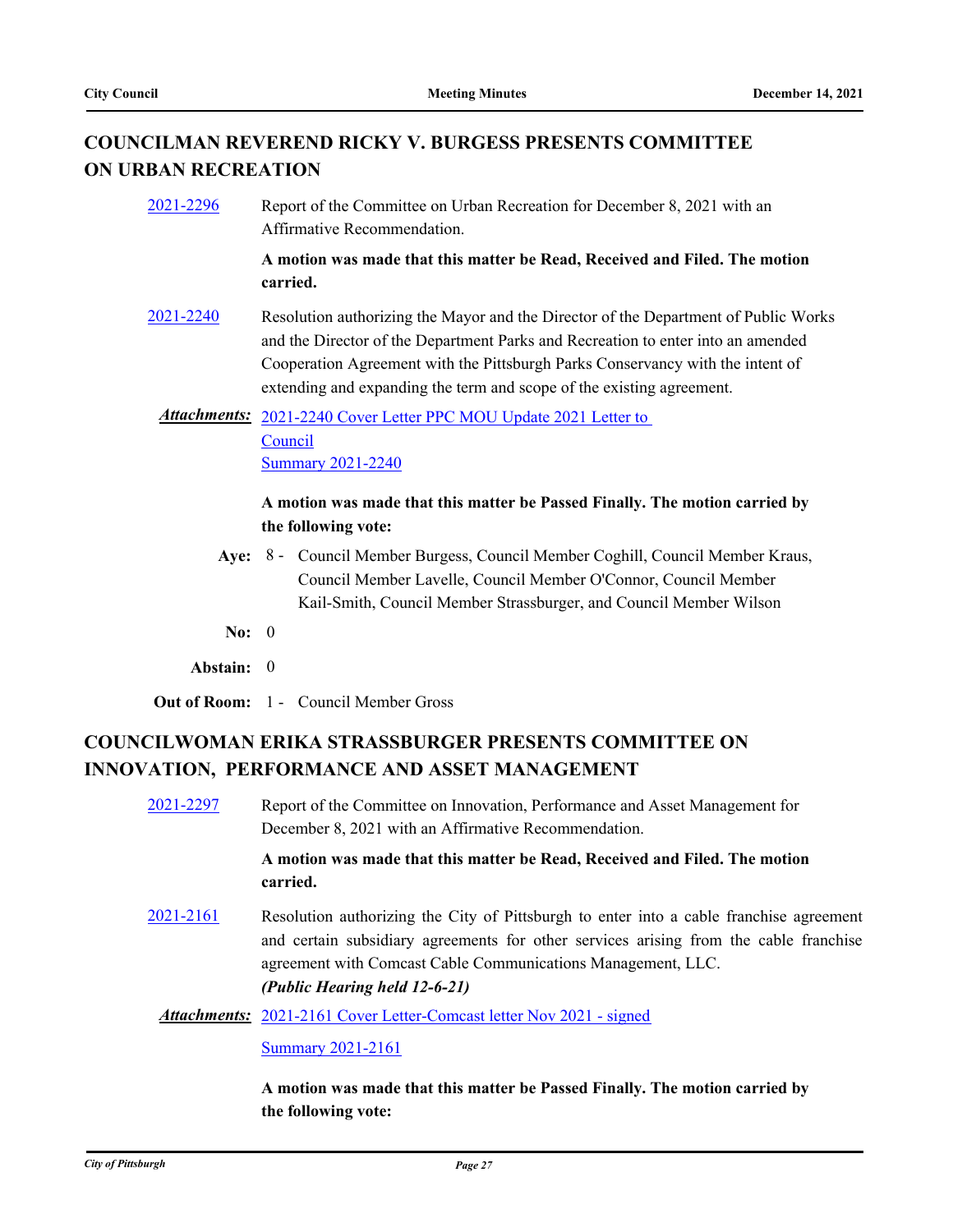|            | Aye: 8 - Council Member Burgess, Council Member Coghill, Council Member Kraus, |
|------------|--------------------------------------------------------------------------------|
|            | Council Member Lavelle, Council Member O'Connor, Council Member                |
|            | Kail-Smith, Council Member Strassburger, and Council Member Wilson             |
| No: $0$    |                                                                                |
| Abstain: 0 |                                                                                |
|            | <b>Out of Room:</b> 1 - Council Member Gross                                   |

# **COUNCILWOMAN DEBORAH L. GROSS PRESENTS COMMITTEE ON INTERGOVERNMENTAL AFFAIRS**

[2021-2298](http://pittsburgh.legistar.com/gateway.aspx?m=l&id=/matter.aspx?key=27201) Report of the Committee on Intergovernmental Affairs for December 8, 2021 with an Affirmative Recommendation.

### **A motion was made that this matter be Read, Received and Filed. The motion carried.**

[2021-2246](http://pittsburgh.legistar.com/gateway.aspx?m=l&id=/matter.aspx?key=27148) Resolution providing for the execution of a Cooperation Agreement or Agreements with the Urban Redevelopment Authority of Pittsburgh in an amount not to exceed One Hundred and Seventy-Five Thousand dollars (\$175,000.00) to support the creation of publicly accessible park space as part of the Fifth and Dinwiddie redevelopment.

#### Attachments: [2021-2246 Cover Letter Cooperation Agreement URA](http://pittsburgh.legistar.com/gateway.aspx?M=F&ID=f3b940d8-bbae-4f65-8c60-b54064b2256a.docx)

[Summary 2021-2246](http://pittsburgh.legistar.com/gateway.aspx?M=F&ID=99b21620-faaa-43ee-983e-d8387bd70648.docx)

### **A motion was made that this matter be Passed Finally. The motion carried by the following vote:**

- Aye: 8 Council Member Burgess, Council Member Coghill, Council Member Kraus, Council Member Lavelle, Council Member O'Connor, Council Member Kail-Smith, Council Member Strassburger, and Council Member Wilson
- **No:** 0
- **Abstain:** 0
- **Out of Room:** 1 Council Member Gross

## **MOTIONS AND RESOLUTIONS**

### **EXCUSE ABSENT MEMBERS**

### **APPROVAL OF MINUTES**

### **ADJOURNMENT**